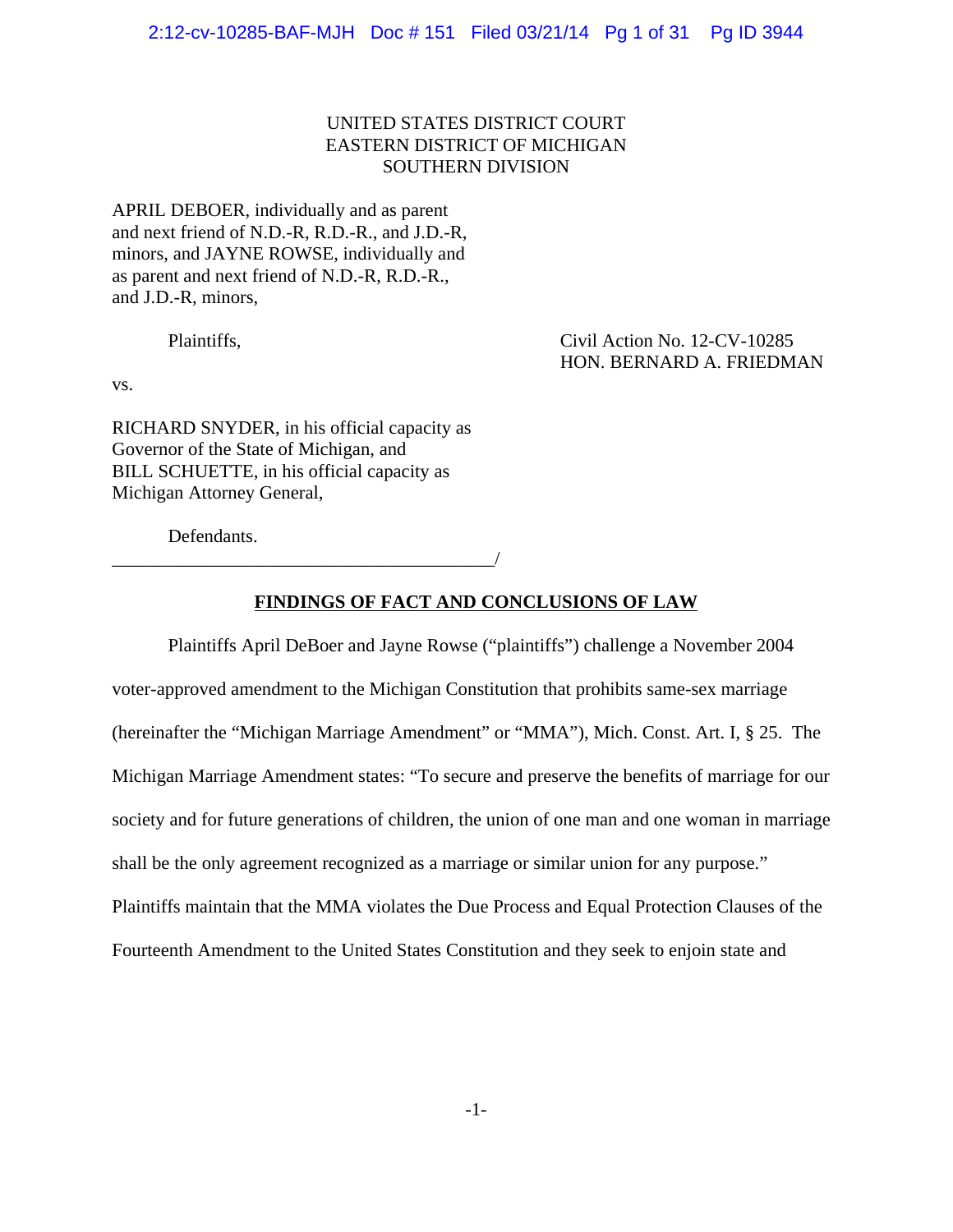#### 2:12-cv-10285-BAF-MJH Doc # 151 Filed 03/21/14 Pg 2 of 31 Pg ID 3945

county officials from enforcing the provision and its implementing statutes.<sup>1</sup>

After reviewing the evidence presented at the trial, including the testimony of various expert witnesses, the exhibits, and stipulations, and after considering all of the legal issues involved, the Court concludes that the MMA is unconstitutional and will enjoin its enforcement.

## **I. Background**

The underlying facts of this case are straightforward. Plaintiffs are an unmarried samesex couple residing in Hazel Park, Michigan. They have lived together for the past eight years and jointly own their residence. Both are state-licensed foster parents. DeBoer is a nurse in the neonatal intensive care unit at Hutzel Hospital and Rowse is an emergency room nurse at Henry Ford Hospital, both located in Detroit. In November 2009, Rowse, as a single person, legally adopted child N. In October 2011, also as a single person, she legally adopted child J. In April 2011, DeBoer, as a single person, adopted child R. Unable to jointly adopt the three children, plaintiffs initially filed the instant action against the state defendants requesting that the Court enjoin them from enforcing section 24 of the Michigan Adoption Code (hereinafter "section 24"), Mich. Comp. Laws § 710.24, which restricts adoptions to either single persons or married couples. Plaintiffs claimed that section 24 violates the Equal Protection Clause because it impermissibly discriminates against unmarried couples. In response, the state defendants moved to dismiss the complaint on the grounds that, among other things, plaintiffs lacked standing to bring suit.

<sup>&</sup>lt;sup>1</sup> The defendants in this matter are Michigan Governor Richard Snyder and Attorney General Bill Schuette (collectively the "state defendants"). Plaintiffs later added former Oakland County Clerk, Bill Bullard, Jr. as a party defendant, who was eventually replaced by his successor in office, defendant Lisa Brown. Although Brown is named as a defendant in this matter, she has adopted plaintiffs' legal position challenging the MMA.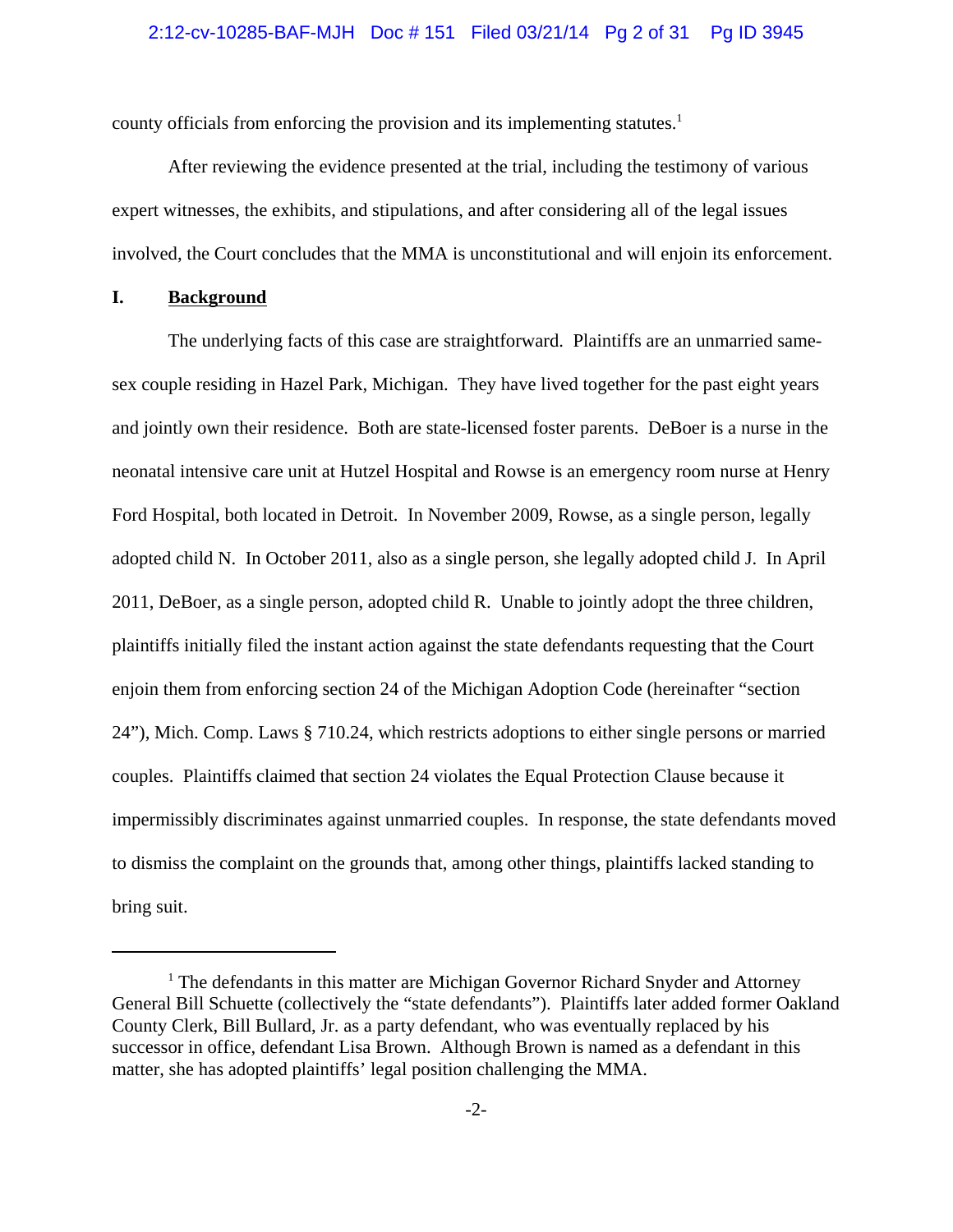#### 2:12-cv-10285-BAF-MJH Doc # 151 Filed 03/21/14 Pg 3 of 31 Pg ID 3946

The Court held a hearing on the state defendants' motion and expressed reservations that plaintiffs did not possess the requisite standing to challenge section 24. The Court noted that while plaintiffs made a colorable claim that they and their children were, in fact, injured by their ineligibility to petition for joint adoption, this injury was not traceable to defendants' enforcement of section 24. Rather, plaintiffs could not jointly adopt their children because they were not married, and any legal form of same-sex union is prohibited by the MMA. The Court concluded the hearing by inviting plaintiffs to seek leave to amend their complaint to include a challenge to the MMA.

Plaintiffs accepted the Court's invitation and sought leave to amend their complaint, which the Court granted over defendants' objection. The amended complaint included a second cause of action challenging the validity of the MMA on both due process and equal protection grounds. The state defendants then renewed their motion, this time to dismiss the amended complaint. The Court held the matter in abeyance and then denied the motion after the United States Supreme Court issued its decision in United States v. Windsor, 133 S. Ct. 2675 (2013), invalidating section 3 of the Defense of Marriage Act of 1996 ("DOMA").

Thereafter, the parties both filed motions for summary judgment. The state defendants, in support of their argument that the MMA has legitimate purposes, offered the following reasons for excluding same-sex couples from Michigan's definition of marriage: (1) providing children with "biologically connected" role models of both genders that are necessary to foster healthy psychological development; (2) avoiding the unintended consequences that might result from redefining marriage; (3) upholding tradition and morality; and (4) promoting the transition of "naturally procreative relationships into stable unions." Assuming that the appropriate level

-3-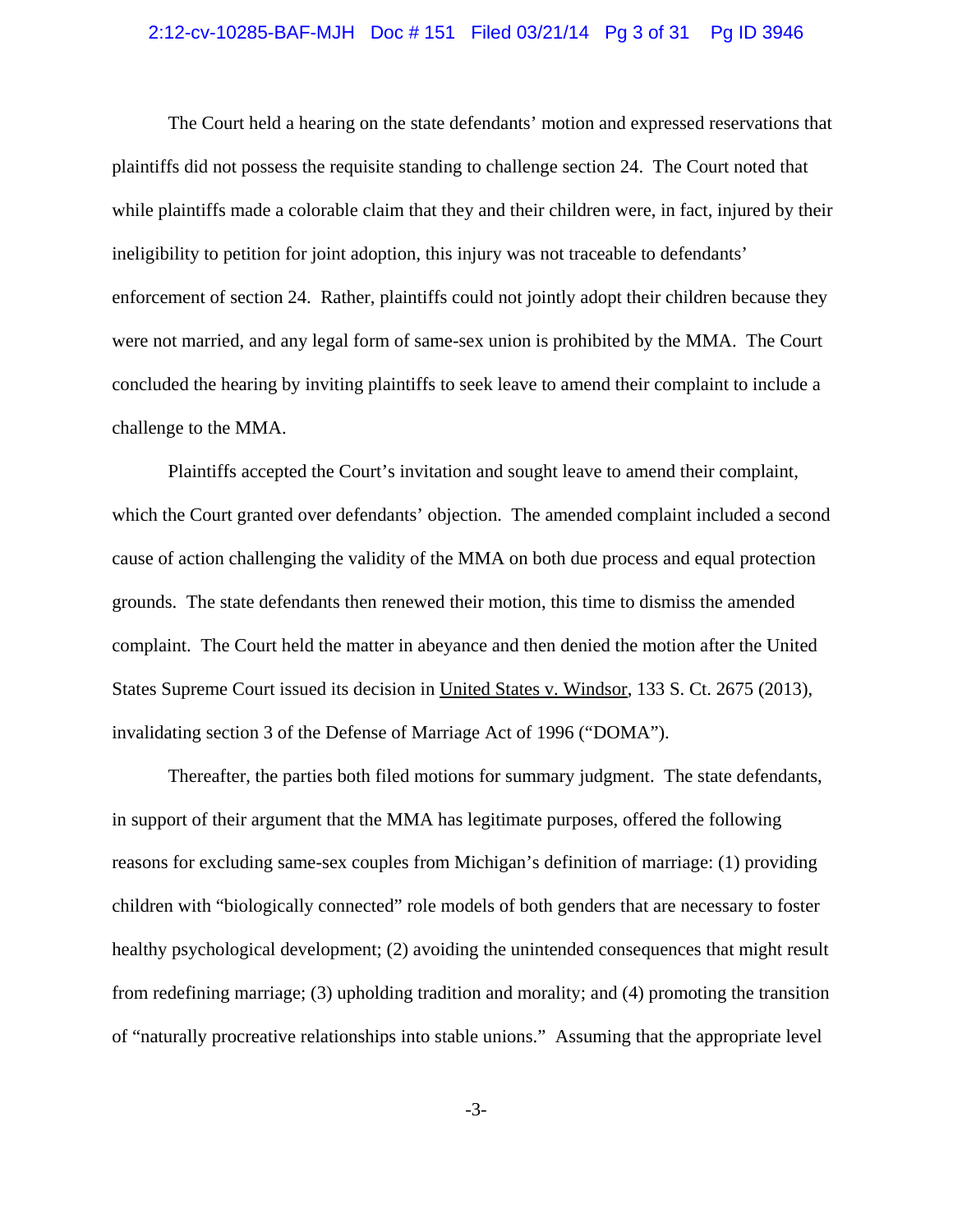#### 2:12-cv-10285-BAF-MJH Doc # 151 Filed 03/21/14 Pg 4 of 31 Pg ID 3947

of scrutiny in this case is rational basis review, the Court concluded that plaintiffs raised triable issues of fact regarding whether the proffered rationales for the MMA serve a legitimate state interest, but that plaintiffs had not demonstrated their entitlement to summary judgment. As a result, the Court scheduled the matter for trial.

### **II. Trial Proceedings, Summary of Testimony, and Findings of Fact**

In setting the case for trial, the Court directed the parties to address a narrow legal issue: whether the MMA survives rational basis review. In other words, does the MMA proscribe conduct in a manner that is rationally related to any conceivable legitimate governmental purpose.

Plaintiffs called psychologist David Brodzinsky as their first witness. He testified that decades of social science research studies indicate that there is no discernible difference in parenting competence between lesbian and gay adults and their heterosexual counterparts. Pls.' Ex. 30 at 3-4. Nor is there any discernible difference in the developmental outcomes of children raised by same-sex parents as compared to those children raised by heterosexual parents. Id. Brodzinsky stressed that the primary factors influencing childhood development are:

[the] quality of parent-child relationships; quality of the relationships between the parents . . . [t]he characteristics of the parent, the styles that they adopt, parental warmth and nurturance [sic], emotional sensitivity. The ability to employ age appropriate rules and structure for the child. And the kinds of educational opportunities that children are afforded is important, as well as the resources that are provided for the child, not only in the family itself, but the resources that, from the outside, that impact the family and the child in particular. And of course, the mental health of . . . the parents.

Brodzinsky, Tr. 2/25/14 pp. 69-70. Contrary to the state defendants' position, Brodzinsky testified that there is no body of research supporting the belief that children require parent role models of both genders to be healthy and well adjusted. Id. at 78-79. What matters is the

-4-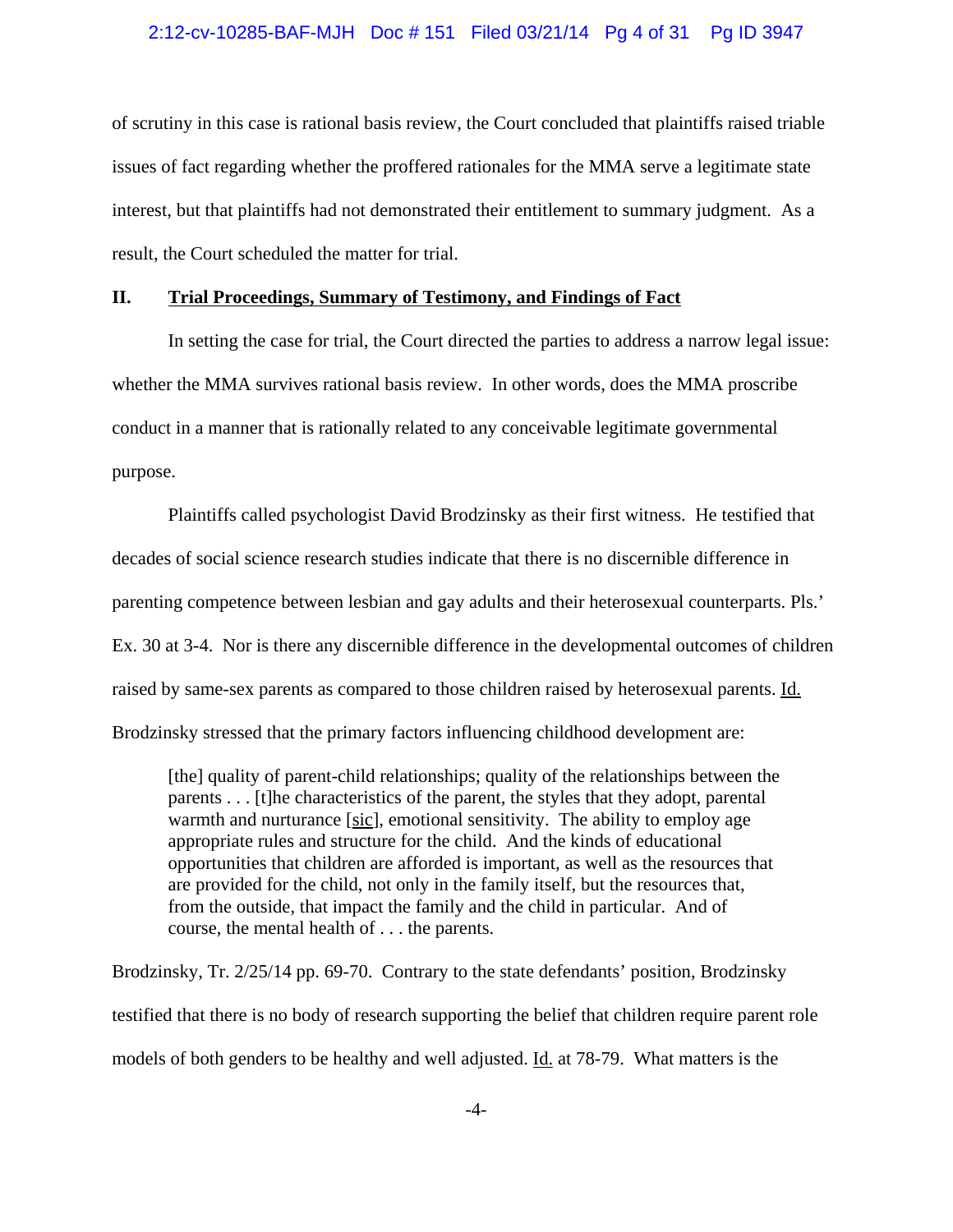## 2:12-cv-10285-BAF-MJH Doc # 151 Filed 03/21/14 Pg 5 of 31 Pg ID 3948

"quality of parenting that's being offered" to the child. Id. at 78. Brodzinsky also noted that same-sex parenting has become a fact of life for many American children and that legally recognizing same-sex marriages would benefit these children by promoting family stability and investing these families with "social capital." Id. at 136.

Brodzinsky also addressed the criticism that most of the social science research studies informing his conclusions are statistically unreliable because they utilized small and selfselecting sample populations, i.e., "convenience studies." In addressing this criticism, Brodzinsky indicated that researchers in the fields of child development and family psychology commonly use convenience studies as a methodological tool for studying issues of interest because they, in contrast to large-scale studies, offer the opportunity for a more detailed analysis of the circumstances affecting children and their parents. While Brodzinsky acknowledged that small-scale convenience samples have their limitations, he highlighted that researchers studying same-sex households have verified the conclusions of their convenience studies by consistently replicating the results of these studies using different research strategies and sample populations. These studies, approximately 150 in number, have repeatedly demonstrated that there is no scientific basis to conclude that children raised by same-sex parents fare worse than those raised by heterosexual parents.

The Court finds Brodzinsky's testimony to be fully credible and gives it considerable weight. He testified convincingly that children's outcomes depend on the factors he cited, and not on their parents' gender and not on whether they are raised by heterosexual or same-sex couples. The quality of a person's child-rearing skills is unrelated to the person's gender or sexual orientation. Brodzinsky's credibility was not in any way lessened by the fact that the

-5-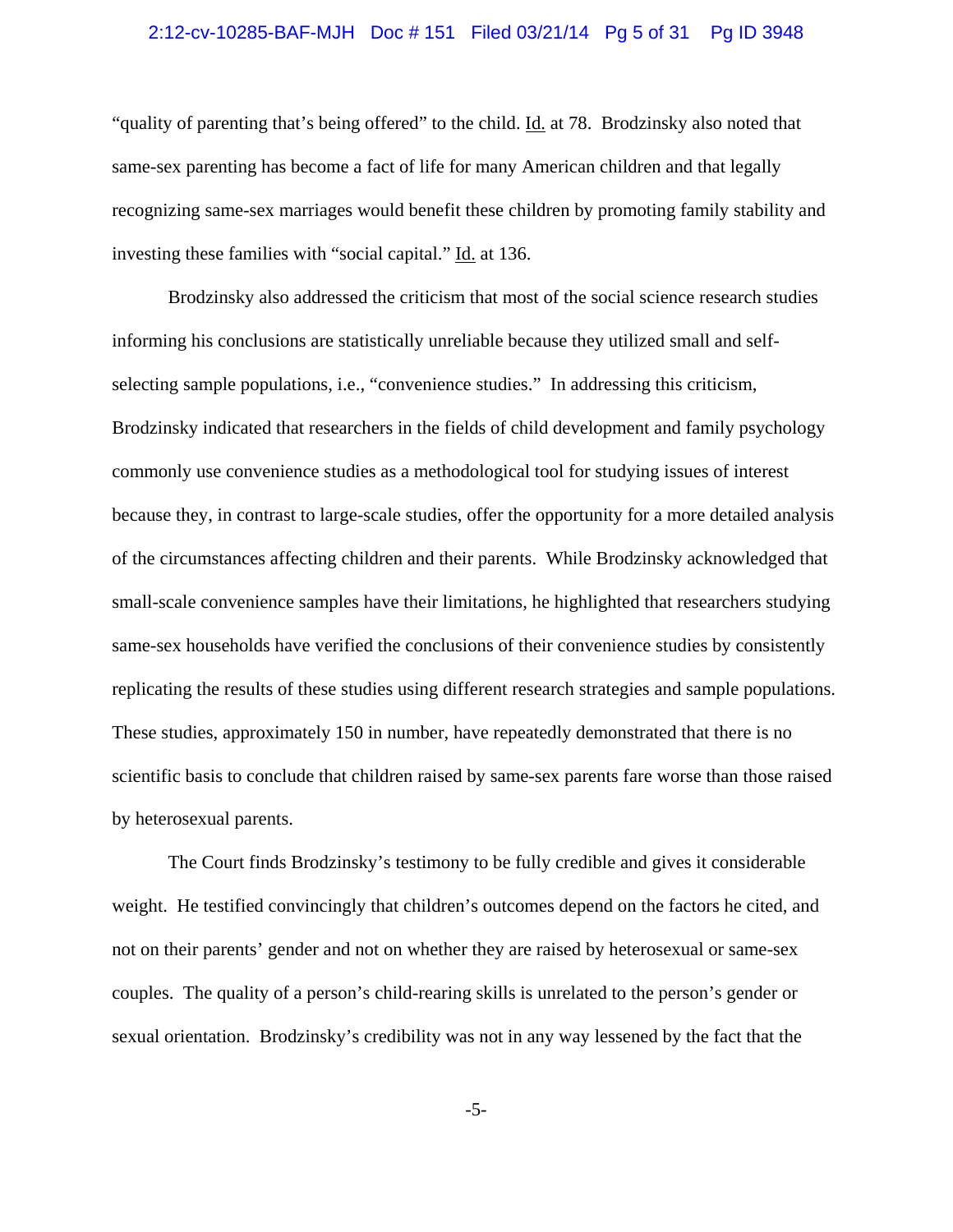## 2:12-cv-10285-BAF-MJH Doc # 151 Filed 03/21/14 Pg 6 of 31 Pg ID 3949

social science research upon which his opinions are based come largely from so-called "convenience studies." As Brodzinsky and others testified, such studies are the "bread and butter" of many areas of social science research, and the results of such studies are valid and reliable if, as occurred here, they are consistently replicated by different researchers studying different sample groups.

Sociologist Michael Rosenfeld supported this conclusion. In his 2010 study entitled "Nontraditional Families and Childhood Progress Through School," Rosenfeld gathered data from the 2000 United States Census to examine whether grade school children of same-sex couples progress through school at the same rate as children raised by heterosexual couples. Controlling for parental income, education levels and family stability, Rosenfeld found that children raised by same-sex couples progress through school at almost the same rate as children raised by heterosexual married couples. Regarding couple stability, Rosenfeld testified that cohabiting same-sex couples reported higher break-up rates than heterosexual married couples during the years preceding any legally recognized form of same-sex union (in the 1980s and 1990s). However, studies measuring couple stability during the era of legally recognized samesex unions demonstrated that longevity rates among cohabiting same-sex couples was on par with heterosexual married couples. Referring to his ongoing longitudinal study<sup>2</sup> entitled "How Couples Meet and Stay Together," Rosenfeld confirmed that same-sex couples in legally recognized unions exhibit the same couple stability rates as their heterosexual married counterparts.

Although he testified that the social science community has formed a strong consensus

 $2^2$  A longitudinal study is one that measures specific indicators over the course of time.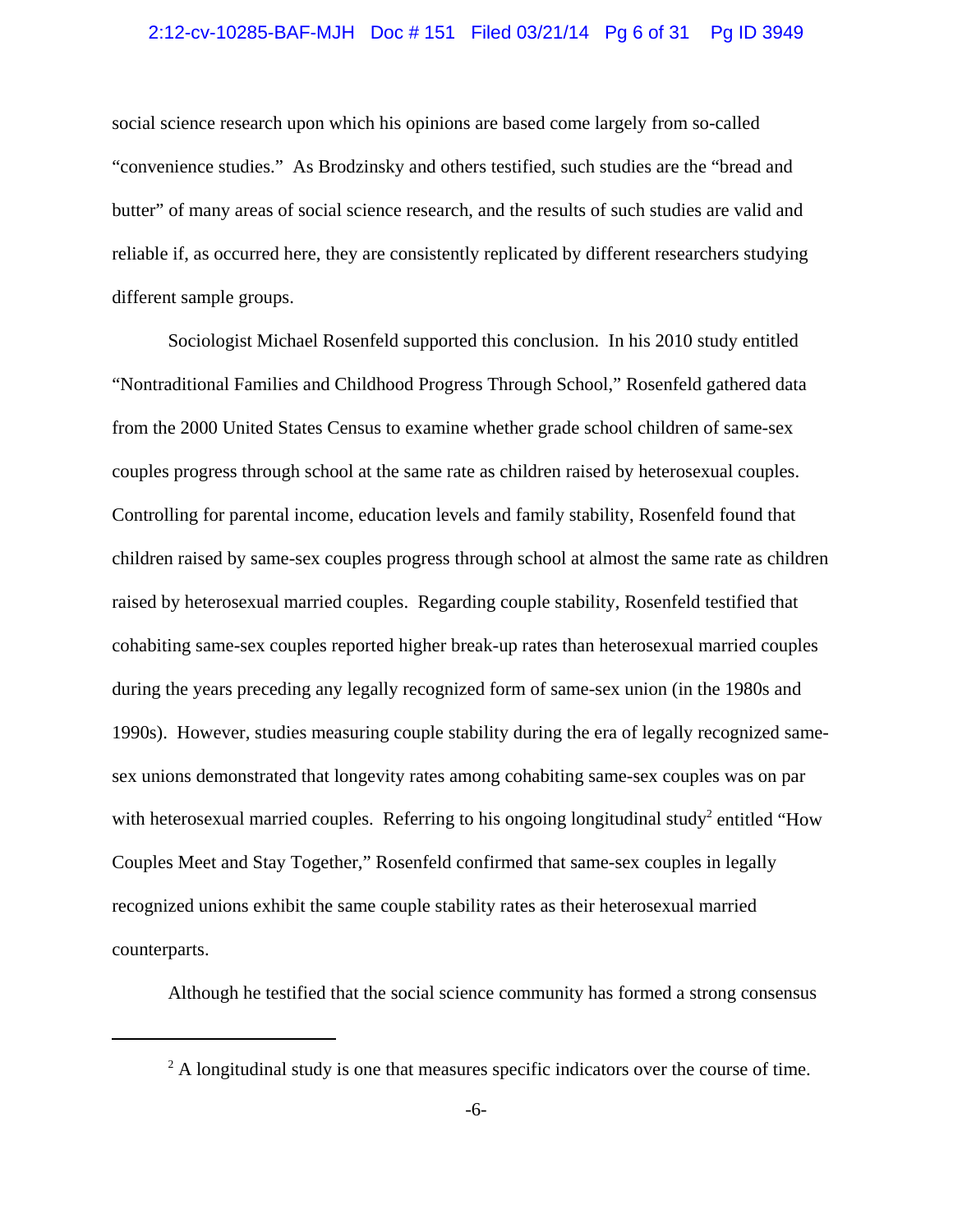### 2:12-cv-10285-BAF-MJH Doc # 151 Filed 03/21/14 Pg 7 of 31 Pg ID 3950

regarding the comparable outcomes of children raised by same-sex couples, Rosenfeld recognized that a small number of detractors have criticized his research. In particular, Rosenfeld referred to a 2013 study conducted by family economists Douglas Allen, Catherine Pakaluk and Joseph Price that critiqued the statistical methodology he used in his 2010 study. Allen, Palaluk and Price contended that Rosenfeld's results were inaccurate because he excluded children from his sample population who should have been included. Rosenfeld responded to this argument at trial by showing that Allen, Pakaluk and Price had overstated the statistical uncertainty of his results. Through demonstrative exhibits, Rosenfeld showed that the results of his study were not inaccurate at all. After controlling for parental education and income levels, Rosenfeld's data indicated that the children of heterosexual married couples are just as likely to be held back in school as are the children of same-sex couples. This finding led him to conclude that in terms of school progress "there is no significant difference between the children of samesex couples and the children of heterosexual married couples."<sup>3</sup> Rosenfeld, Tr. 2/25/14 p. 82.

The Court finds Rosenfeld's testimony to be highly credible and gives it great weight. His research convincingly shows that children of same-sex couples do just as well in school as the children of heterosexual married couples, and that same-sex couples are just as stable as heterosexual couples. The Court notes that the testimony of Brodzinsky and Rosenfeld is in line with a strong "no differences" consensus within the professional associations in the psychological and sociological fields. Brodzinsky made the following statement in his expert

<sup>&</sup>lt;sup>3</sup> Rosenfeld's study showed that children raised by heterosexual married couples are less than one percent less likely to be held back in school than children raised by same-sex couples. According to Rosenfeld, this minuscule difference is statistically insignificant.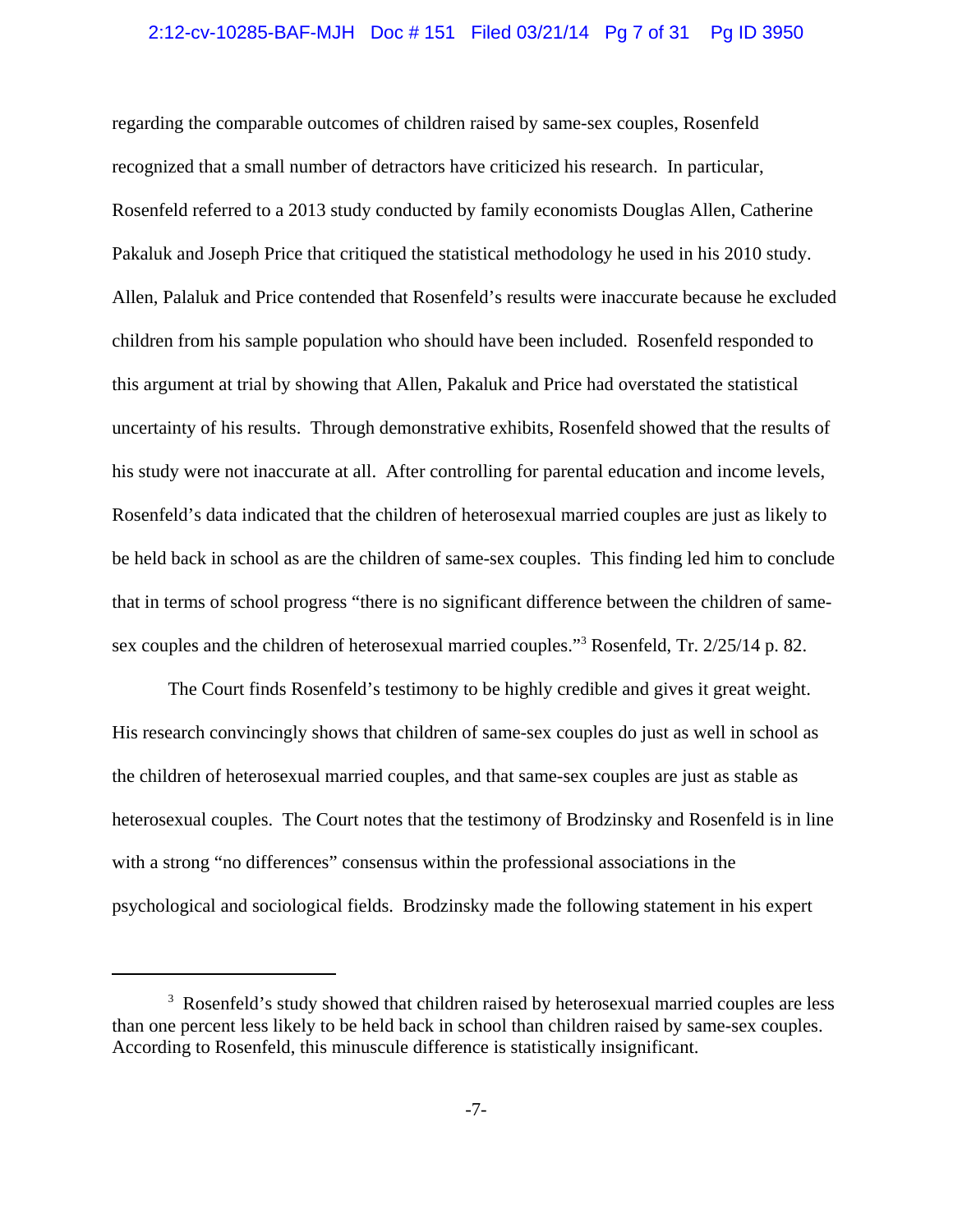witness report, which defendants did not challenge:

Every major professional organization in this country whose focus is the health and well-being of children and families has reviewed the data on outcomes for children raised by lesbian and gay couples, including the methods by which the data were collected, and have concluded that these children are not disadvantaged compared to children raised in heterosexual parent households. Organizations expressing support for parenting, adoption, and/or fostering by lesbian and gay couples include (but are not limited to): American Medical Association, American Academy of Pediatrics, American Psychiatric Association, American Academy of Child and Adolescent Psychiatry, American Psychoanalytic Association, American Psychological Association, Child Welfare League of America, National Association of Social Workers, and the Donaldson Adoption Institute.

Pls.' Ex. 30 at ¶ 21. In fact, the 2004 Council of Representatives of the American Psychological Association ("APA") unanimously voted in favor of issuing a position statement that "research has shown that the adjustment, development, and psychological well-being of children is unrelated to parental sexual orientation and that the children of lesbian and gay parents are as likely as those of heterosexual parents to flourish." Pls.' Ex. 111 at 2.

Law professor Vivek Sankaran testified that the MMA destabilizes children raised by same-sex couples in the event the sole legal parent dies or becomes incapacitated. Sankaran stated that in such circumstances the "non-legal" parent could petition for guardianship over the child, but that these proceedings are burdensome and often lack finality because Michigan courts are required to review a non-legal parent's guardianship status every year until the child turns 18. Moreover, once the non-legal parent commences a guardianship proceeding there is no guarantee that the court will either award guardianship to that parent or eventually permit him or her to adopt the child. Michigan law allows any individual possessing an interest in the child's welfare to file a petition removing the guardian if the removal would serve the child's best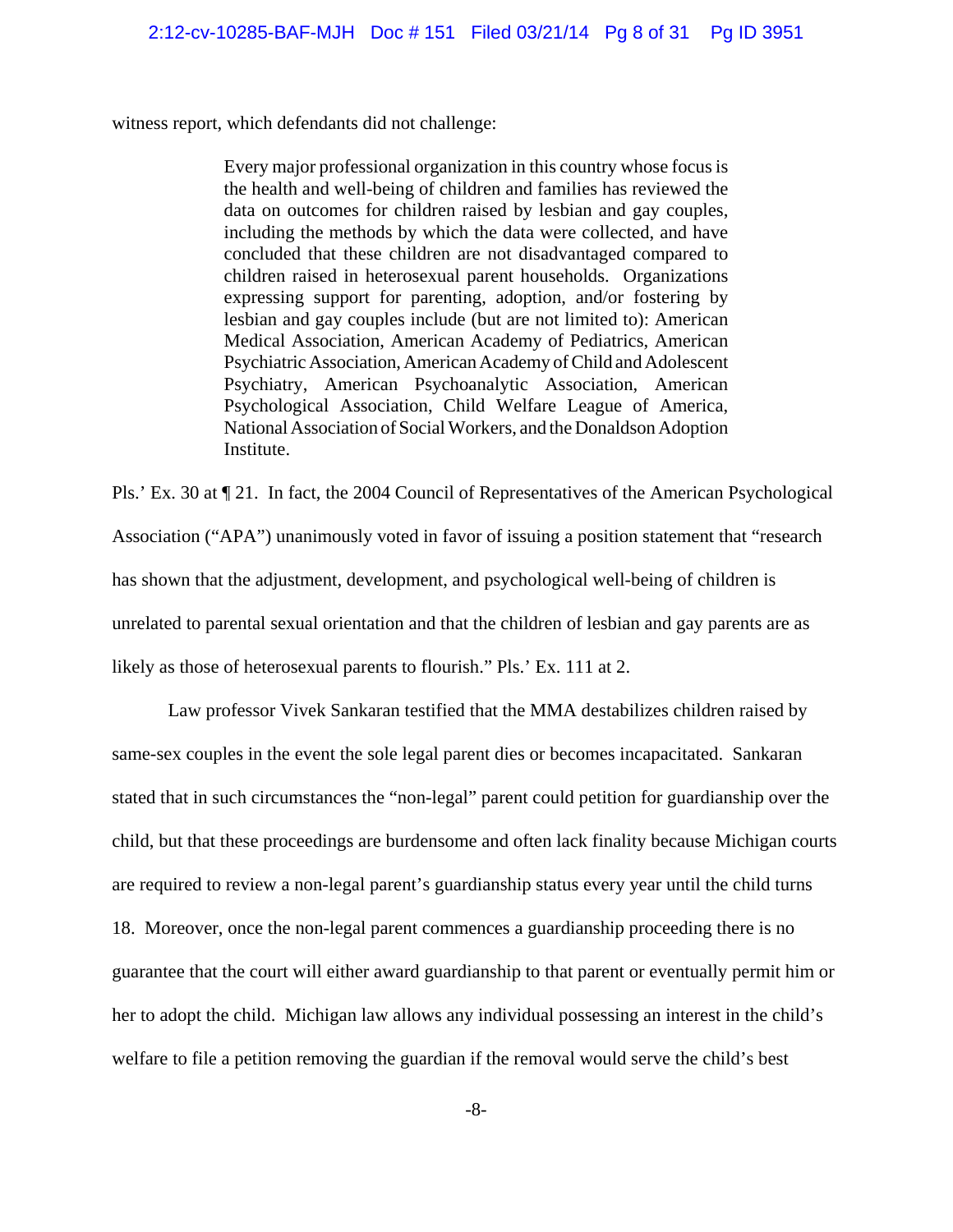#### 2:12-cv-10285-BAF-MJH Doc # 151 Filed 03/21/14 Pg 9 of 31 Pg ID 3952

interests. Sankaran testified that an interested person may include a distant relative of the child, a neighbor, teacher, or "anyone who claims to have an interest in the child."

Should the non-legal parent encounter any delay in pursuing the guardianship, there is also the prospect that the Michigan Department of Human Services ("DHS") could initiate a child neglect investigation because the child would be left for at least some period of time without a legal guardian. Sankaran, Tr. 2/26/14 pp. 120-121. In this event, DHS is authorized to file a petition in juvenile court to remove the child from the custody of the non-legal parent and place the child in foster care. At the removal proceeding, the non-legal parent would not be a party to the proceeding nor would the juvenile court appoint a lawyer to represent the non-legal parent's interests. According to Sankaran, the non-legal parent would have to become a licensed foster parent in order to obtain custody of the child, and even then the juvenile court is not required to place the child with the non-legal parent. These destabilizing consequences could have far reaching effects throughout the state, as demographer Gary Gates testified that currently there are approximately 14,598 same-sex couples living in Michigan and that approximately 2,650 such couples are raising 5,300 children. Gates, Tr. 2/27/14 p. 29.

The Court finds Sankaran's testimony to be fully credible and gives it great weight. He testified convincingly that children being raised by same-sex couples have only one legal parent and are at risk of being placed in "legal limbo" if that parent dies or is incapacitated. Denying same-sex couples the ability to marry therefore has a manifestly harmful and destabilizing effect on such couples' children. The testimony of Gates, whom the Court also found to be a highly credible witness, showed the magnitude of this effect by noting that 5,300 children in Michigan are currently being raised by same-sex couples.

-9-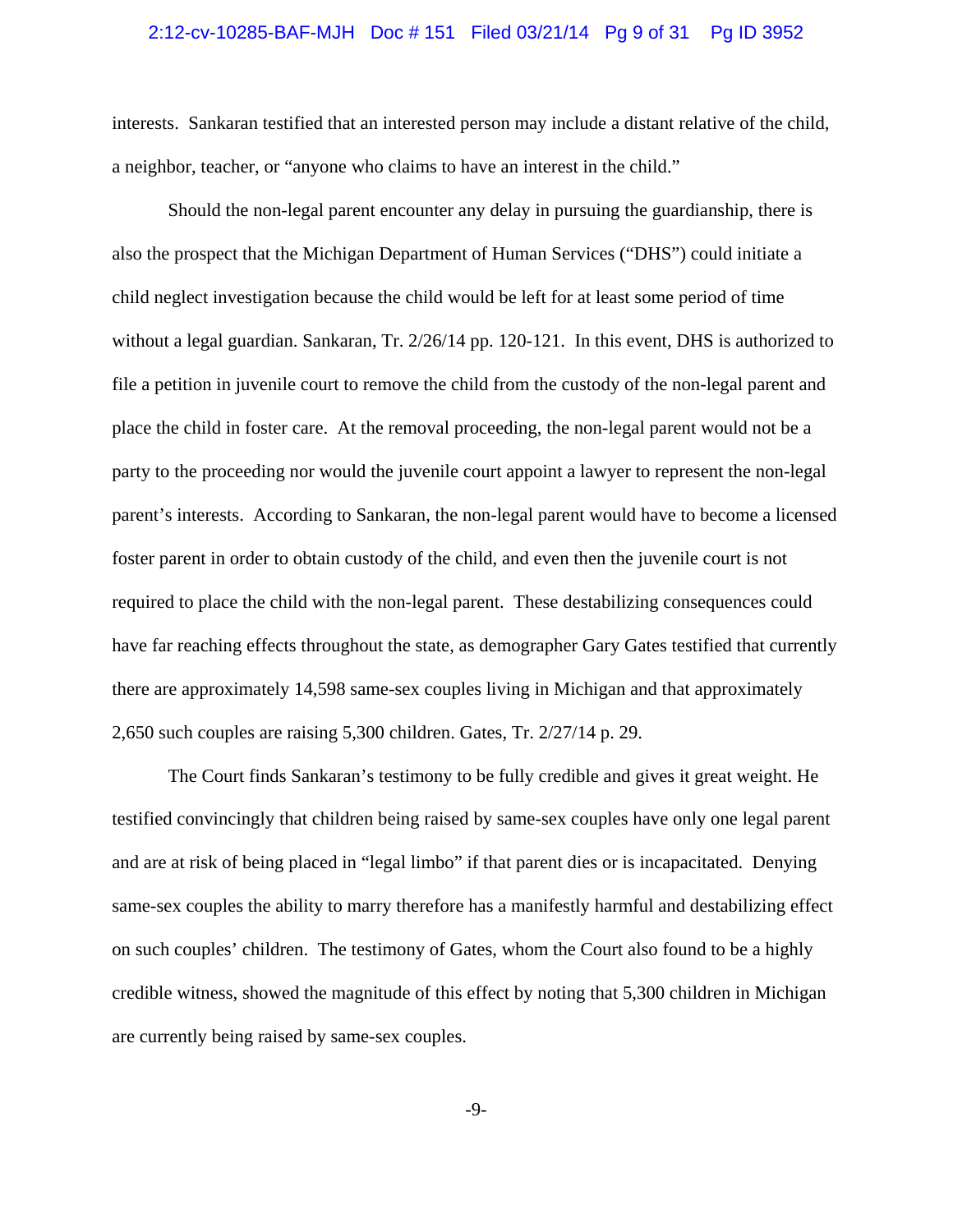## 2:12-cv-10285-BAF-MJH Doc # 151 Filed 03/21/14 Pg 10 of 31 Pg ID 3953

Plaintiffs also presented expert testimony that the MMA erodes the benefits that marriage has historically promoted. Historian Nancy Cott testified that, from the founding of the colonies through the early years of the republic, civil authorities regulated marriage to foster stable households, legitimate children and designate providers to care for dependents who otherwise would become wards of the state. During the twentieth century, the state and federal governments furthered these goals by granting many benefits to married couples. For instance, Social Security survivor benefits and government sponsored healthcare benefits are available to legally married couples, but not unmarried partners. Yet, by effectively foreclosing same-sex couples from obtaining these benefits, the MMA undermines the very aim of one of the central historical bases for civil marriage, namely, family stability.

Cott further attested that there is no historical precedent for prohibiting marriages that are incapable of creating biological offspring. After surveying the domestic legal history of every state in the country, Cott indicated that none of them have ever required a couple to possess the capacity or inclination to procreate as a prerequisite to marriage. Cott, Tr. 2/28/14 p. 14. She highlighted that sterility or infertility have never constituted legal grounds for the annulment of a marriage. Nor have states prohibited post-menopausal women or sterile men from marrying. Examining the historical grounds for divorce, Cott noted that the "inability to have a child has not been a ground of divorce in any state, including Michigan." Id. at 15. The Court finds Cott to be highly credible and accords her testimony great weight.

Even today, the State of Michigan does not make fertility or the desire to have children a prerequisite for obtaining a marriage license. As defendant Lisa Brown testified, Michigan county clerks are not authorized to consider a couple's stability, criminal record, ability to

-10-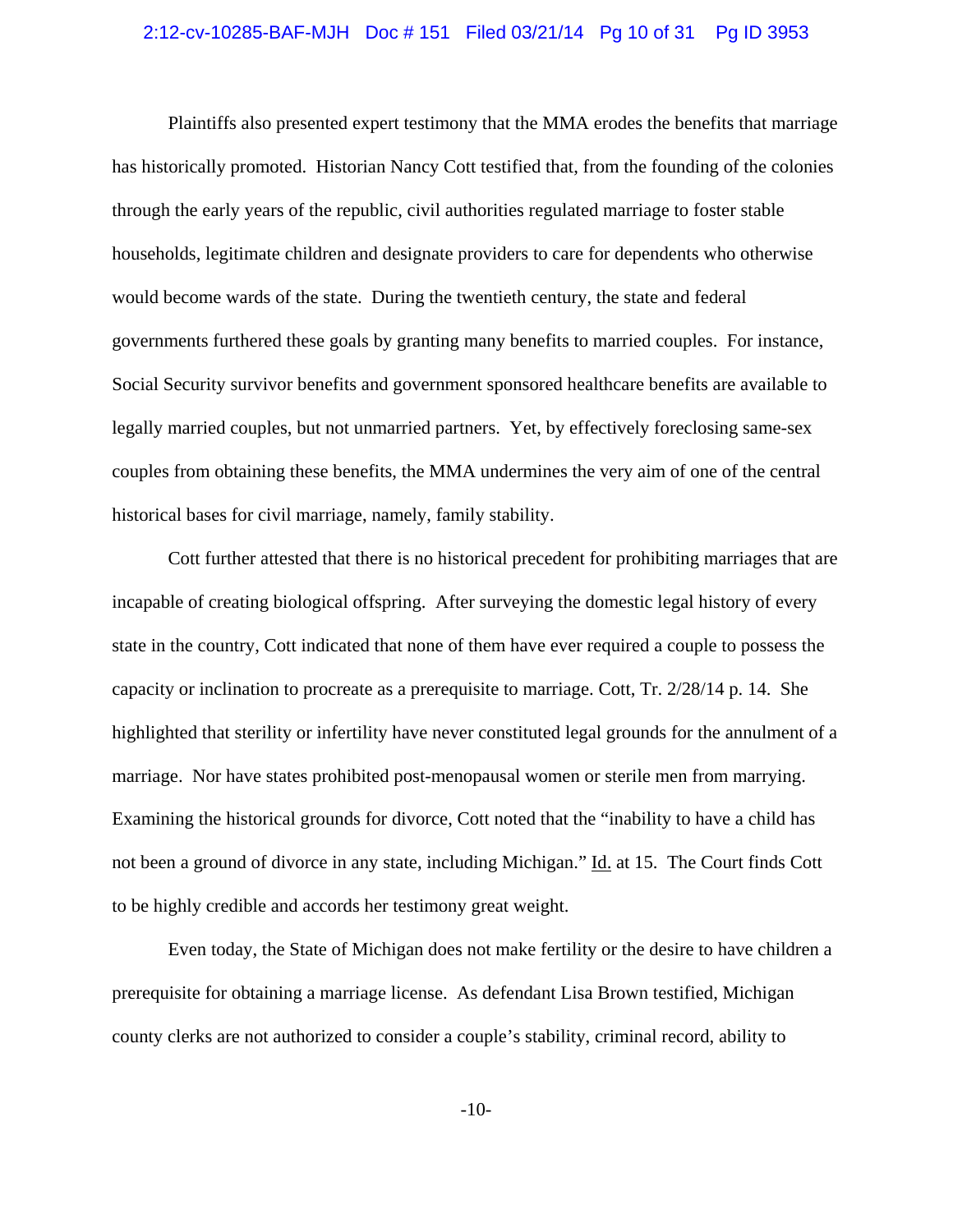#### 2:12-cv-10285-BAF-MJH Doc # 151 Filed 03/21/14 Pg 11 of 31 Pg ID 3954

procreate, parenting skills, or the potential future outcomes of their children before issuing a marriage license. Brown, Tr. 3/3/14 pp. 34, 38-40. County clerks may only evaluate the age and residency of the license applicants and whether either of the applicants is currently married.<sup>4</sup> Id. at 32, 35.

The Court finds Brown to be highly credible and gives her testimony great weight. She testified convincingly that county clerks in Michigan must issue a marriage license to any couple who meet the sparse statutory requirements concerning age, residency, and single status. Clerks do not inquire about whether applicants intend to raise children, whether they possess good parenting skills, or whether they have a criminal record.

In defense of their asserted justifications for the MMA, the state defendants first called sociologist Mark Regnerus. Regnerus's testimony focused on the results of his 2012 "New Family Structures Study" ("NFSS"), a survey data collection project that was formulated to assess adult outcomes of children who reported that one of their parents had been in a "romantic relationship with someone of the same-sex" during the respondents' childhood years. Of the 15,000 participants ranging in age from 18 to 39, 248 of them reported that one of their parents had been in such a romantic relationship. From this sample, 175 reported that their mother had a same-sex romantic relationship while 73 reported that their father had been romantically

<sup>&</sup>lt;sup>4</sup> Under Michigan law, the statutory requirements applicable to those wishing to marry are minimal. Applicants must  $(1)$  be of the opposite sex;  $(2)$  consent to be married;  $(3)$  not be directly related to one another; (4) not already be married to another person; (5) be at least 18 years old (or at least 16 years old with the consent of a parent or guardian); and (6) pay \$20 for a license from the clerk of the county where either party resides or where the marriage will be performed. See Mich. Comp. Laws §§ 551.1, 551.2, 551.3, 551.4, 551.5, 551.101, 551.103. Once a license is issued, the marriage must be solemnized before two witnesses and a person with statutory authority. See Mich. Comp. Laws §§ 551.7, 551.9.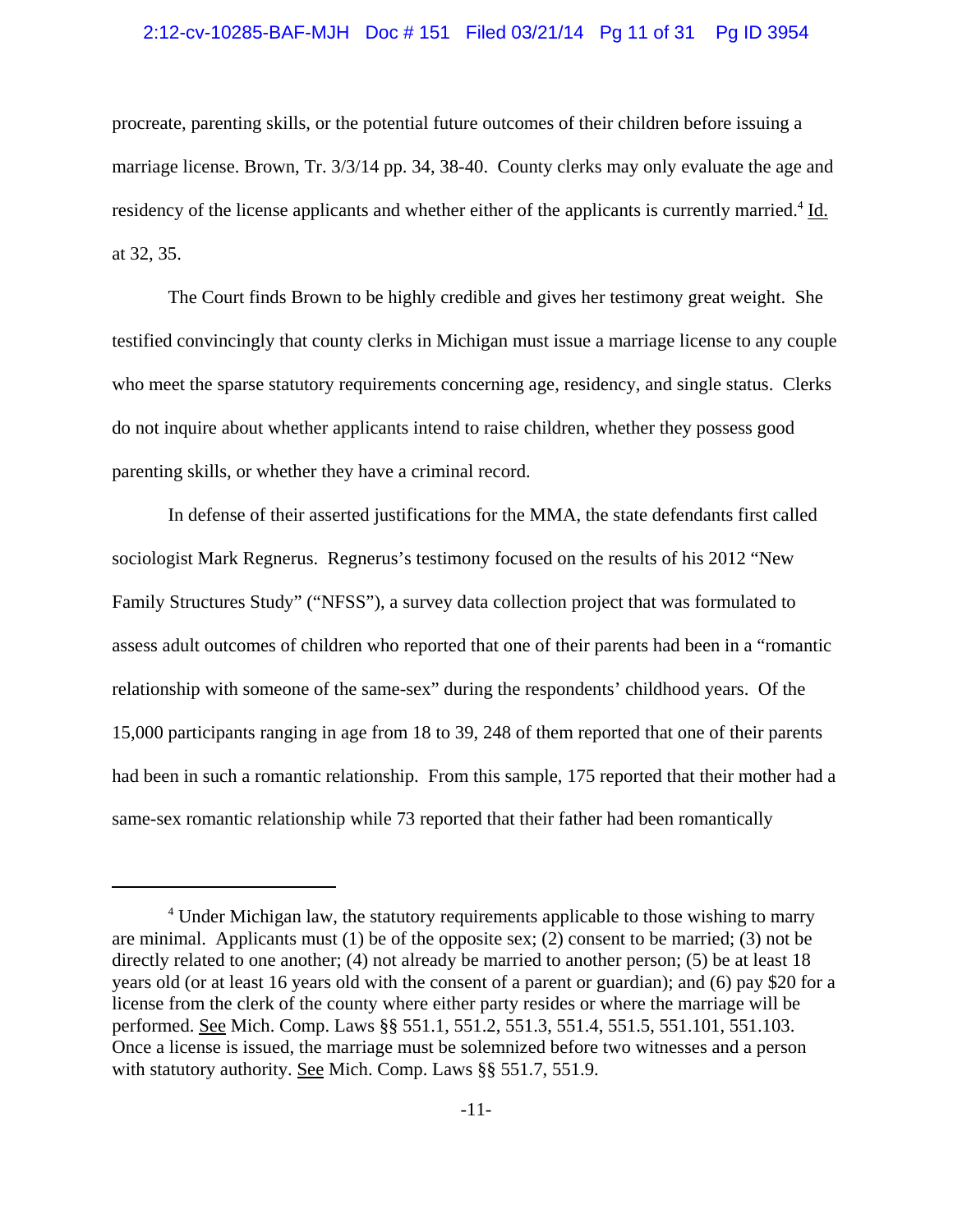## 2:12-cv-10285-BAF-MJH Doc # 151 Filed 03/21/14 Pg 12 of 31 Pg ID 3955

involved with another man. Regnerus then compared the adult outcomes of these two subgroups with another set of participants who were raised by intact biological parents. The outcomes of these groups were significantly different.

Regnerus found that children who reported that their mothers had a same-sex relationship were less likely to pursue an education or obtain full-time employment and more likely to be unemployed and receiving public assistance, more likely to experience sexual assault, more likely to cheat on their partners or spouses and more likely to have been arrested at some point in their past. Similarly, Regnerus discovered that children who reported that their fathers had a same-sex relationship were more likely to have been arrested, more likely to plead guilty to nonminor offenses and more likely to have numerous sexual partners.

Although Regnerus touted the NFSS as one of the few studies to use a large representative pool of participants drawn from a random population-based sample, other sociological and demographic experts, including Rosenfeld and Gates, heavily criticized the study on several grounds. First, it failed to measure the adult outcomes of children who were actually raised in same-sex households. This is because the participants' household histories revealed that many parental same-sex romantic relationships lasted for only brief periods of time. And many of the participants never lived in a same-sex household at all. Regnerus reported that "just over half (90) of the 175 respondents whose mother had a lesbian relationship reported that they did not live with both their mother and her same-sex partner at the same time." Id. at 11. Second, many critics voiced their concern that the NFSS made an unfair comparison between children raised by parents who happened to engage in some form of same-sex relationship and those raised by intact biological families. This is because almost all of the children in the former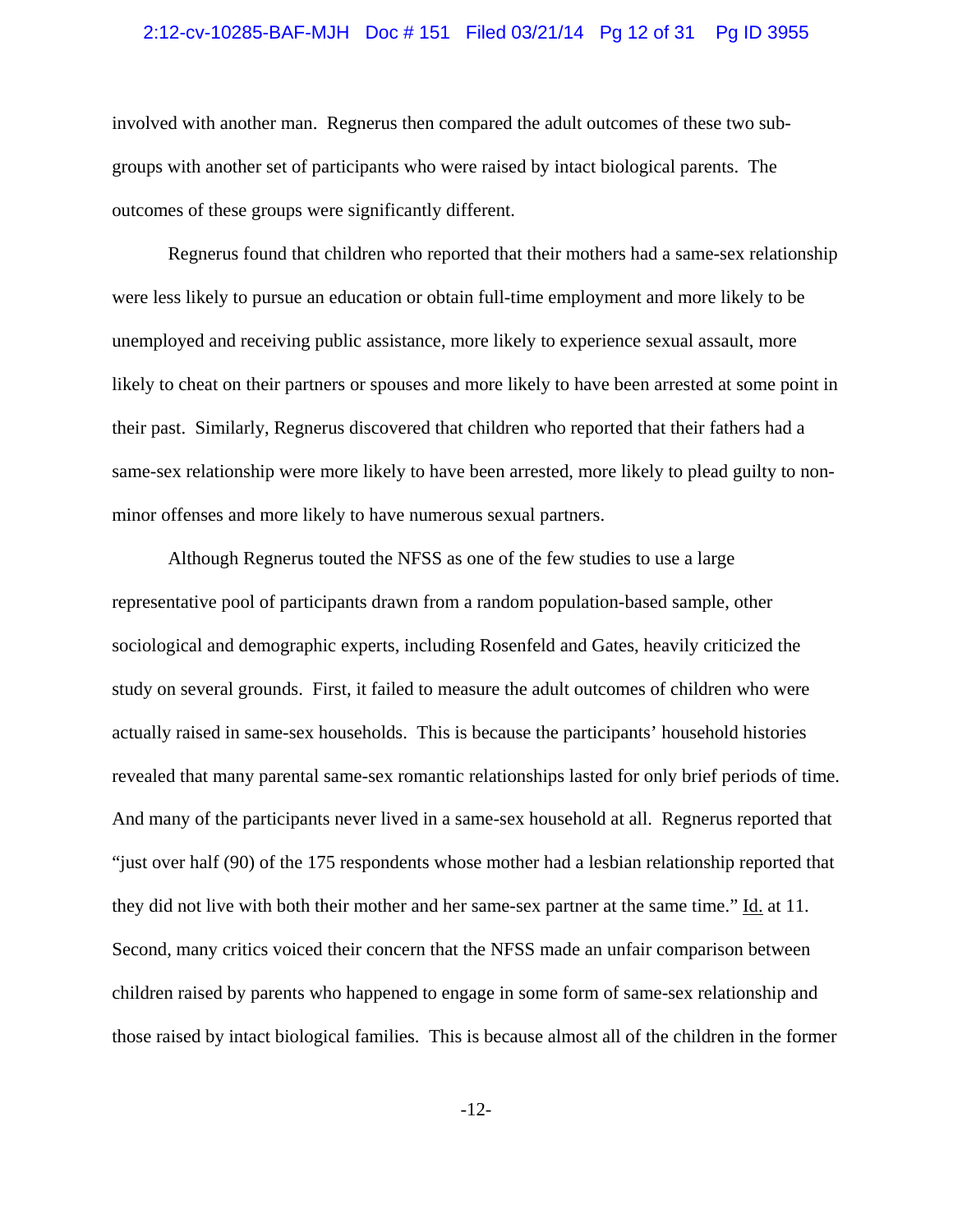# 2:12-cv-10285-BAF-MJH Doc # 151 Filed 03/21/14 Pg 13 of 31 Pg ID 3956

group were the offspring of a failed prior heterosexual union, which produced a significant measure of household instability and parental relationship fluctuation.

Even Regnerus recognized the limitations of the NFSS. In his expert report, Regnerus acknowledged that "any suboptimal outcomes may not be due to the sexual orientation of the parent" and that "[t]he exact source of group differences" are unknown. Defs.' Ex. 28 at 5. Moreover, of the only two participants who reported living with their mother and her same-sex partner for their entire childhood, Regnerus found each of them to be "comparatively welladjusted on most developmental and contemporary outcomes." Id. at 11. Nonetheless, Regnerus testified that there is no conclusive evidence that "growing up in households wherein parents are in (or have been in) same-sex relationships" does not adversely affect child outcomes. Id. at 16.

The Court finds Regnerus's testimony entirely unbelievable and not worthy of serious consideration. The evidence adduced at trial demonstrated that his 2012 "study" was hastily concocted at the behest of a third-party funder, which found it "essential that the necessary data be gathered to settle the question in the forum of public debate about what kinds of family arrangement are best for society" and which "was confident that the traditional understanding of marriage will be vindicated by this study." See Pls.' Motion in limine to Exclude Testimony of Mark Regnerus, Ex. 9. In the funder's view, "the future of the institution of marriage at this moment is very uncertain" and "proper research" was needed to counter the many studies showing no differences in child outcomes. Id. The funder also stated that "this is a project where time is of the essence." Id. Time was of the essence at the time of the funder's comments in April 2011, and when Dr. Regnerus published the NFSS in 2012, because decisions such as Perry v. Schwarzenegger, 704 F. Supp. 2d 921 (N.D. Cal. 2010), and Windsor v. United States,

-13-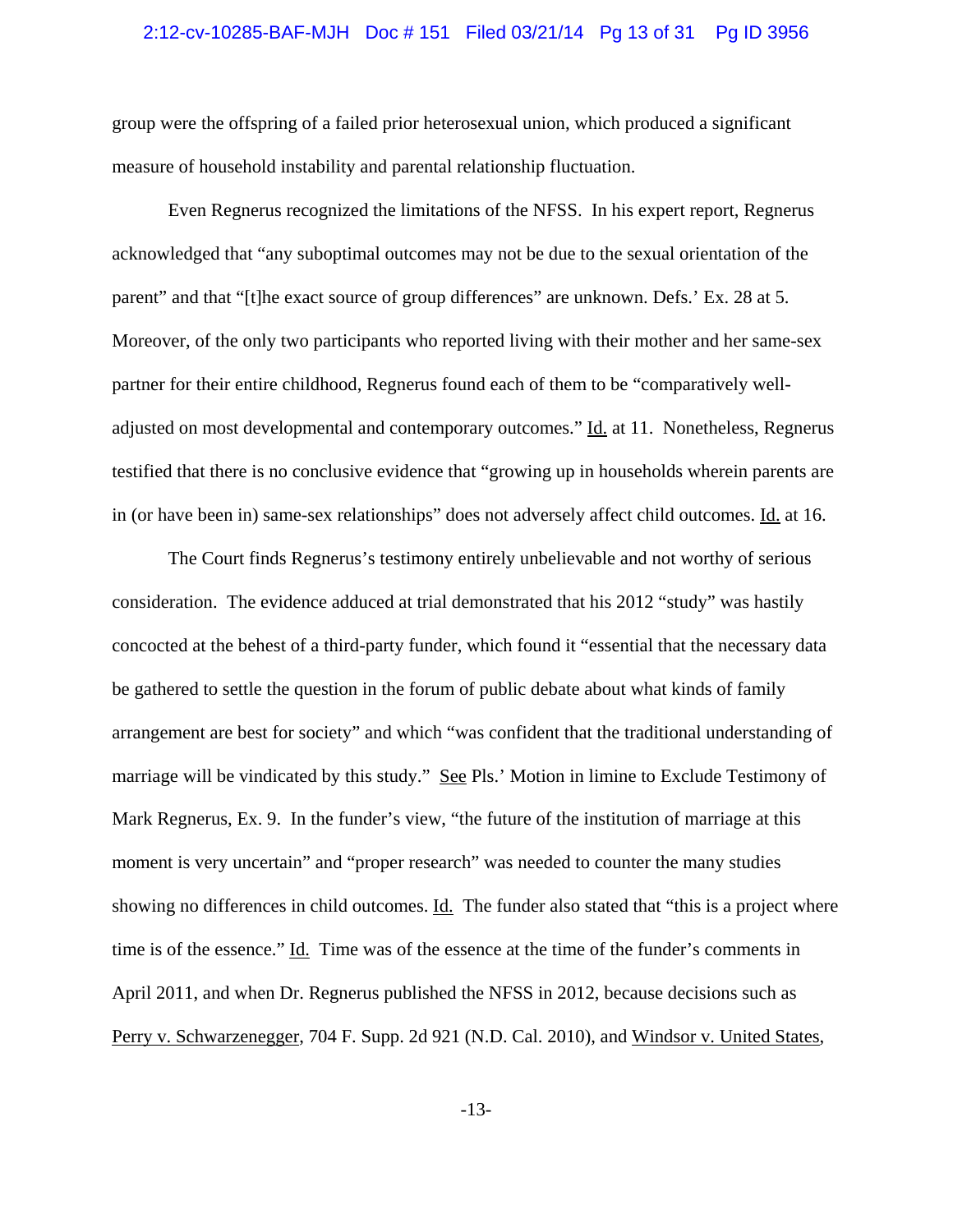833 F. Supp. 2d 394 (S.D.N.Y. 2012), were threatening the funder's concept of "the institution of marriage."

While Regnerus maintained that the funding source did not affect his impartiality as a researcher, the Court finds this testimony unbelievable. The funder clearly wanted a certain result, and Regnerus obliged. Additionally, the NFSS is flawed on its face, as it purported to study "a large, random sample of American young adults (ages 18-39) who were raised in different types of family arrangements" (emphasis added), but in fact it did not study this at all, as Regnerus equated being raised by a same-sex couple with having ever lived with a parent who had a "romantic relationship with someone of the same sex" for any length of time. Whatever Regnerus may have found in this "study," he certainly cannot purport to have undertaken a scholarly research effort to compare the outcomes of children raised by same-sex couples with those of children raised by heterosexual couples. It is no wonder that the NFSS has been widely and severely criticized by other scholars, and that Regnerus's own sociology department at the University of Texas has distanced itself from the NFSS in particular and Dr. Regnerus's views in general and reaffirmed the aforementioned APA position statement.

In reviewing the many research studies that have measured the outcomes of children raised by same-sex couples, family studies professor Loren Marks and economist Joseph Price questioned the validity of these studies in view of their statistical methodologies. Both witnesses testified that the research studies of same-sex families often have relied upon small self-selecting sample sizes, rarely compared child outcomes to children raised by intact heterosexual couples, and failed to use "hard" outcome variables that are easily to measured, i.e., grade retention, criminality or unemployment.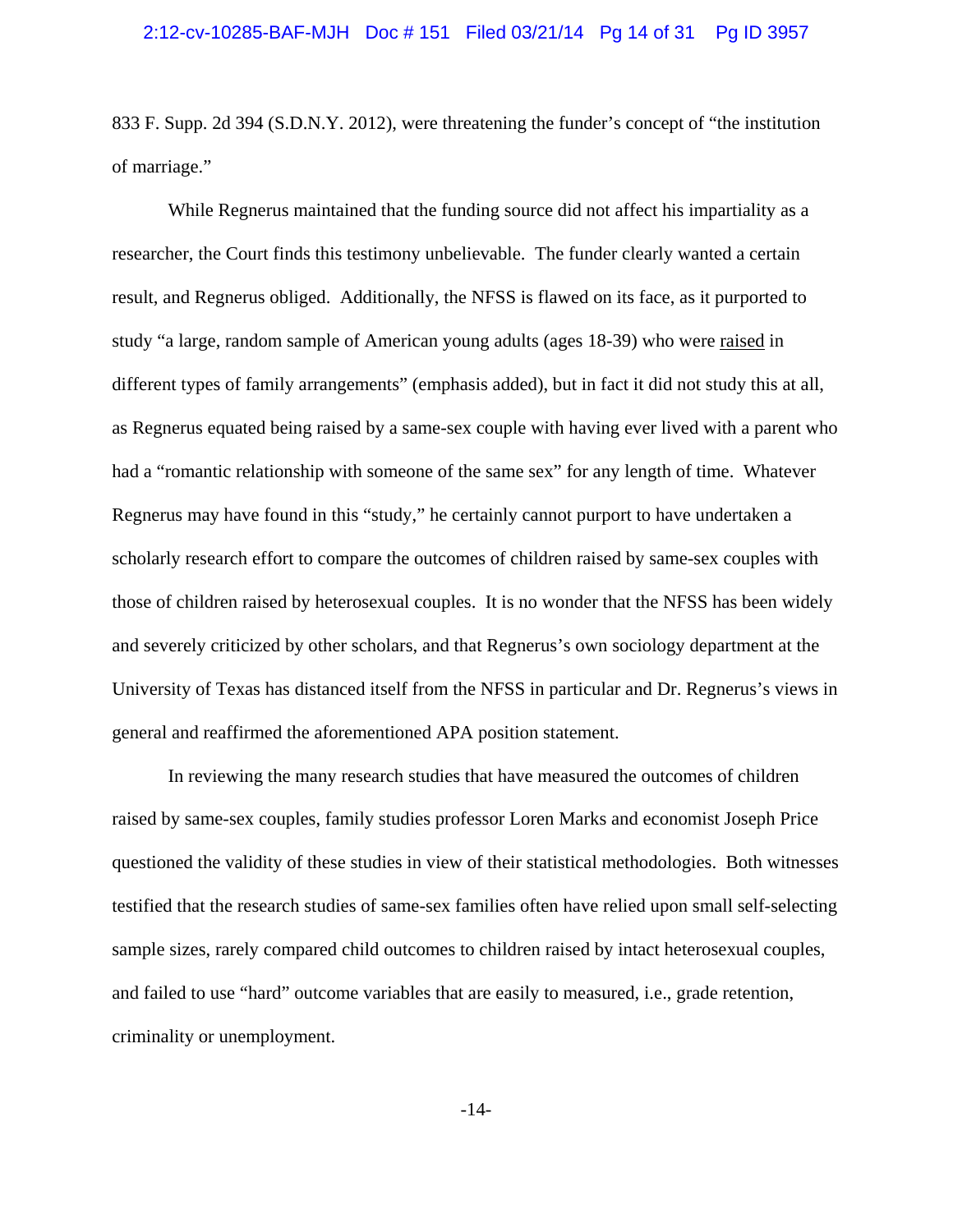## 2:12-cv-10285-BAF-MJH Doc # 151 Filed 03/21/14 Pg 15 of 31 Pg ID 3958

In his testimony, Marks lauded a 1996 study performed by Australian researcher Sotirios Sarantakos entitled "Children in Three Contexts: Family, Education and Social Development." That study compared 58 children of heterosexual married parents, 58 children of heterosexual cohabiting couples, and 58 children living with same-sex couples across a wide spectrum of teacher-reported scholastic measures. Defs.' Ex. 25 at 16, 38. Marks testified that after controlling for, among other things, parental income and education levels, the study found significant differences between children raised by intact heterosexual married parents and those raised by same-sex parents. Sarantakos concluded, "children of married [heterosexual] couples are more likely to do well at school in academic and social terms, than children of cohabiting and homosexual couples." Id. at 17. However, on cross-examination, Marks conceded that the study's probative value was limited by the fact that most of the 58 children raised by same-sex couples experienced parental divorce at some earlier time in their lives. Marks, Tr. 3/5/14 pp. 75- 76. By comparison, none of the children raised by heterosexual married parents experienced parental separation. Id. at 76. At several points in the study, even Sarantakos acknowledged that this discrepancy in family stability could have accounted for the differing levels of achievement between these groups. Id. at 76-78.

Price cited to his 2012 article, authored with Douglas Allen and Catherine Pakaluk, in evaluating the statistical methodology that Rosenfeld used in his 2010 study. Price opined that the Rosenfeld study was flawed because the results were statistically uncertain and the sample population was too small to observe statistically significant differences between children raised by same-sex couples and those raised by heterosexual couples. Price also stated that Rosenfeld's study was problematic because it controlled for family stability by "restricting an analysis of

-15-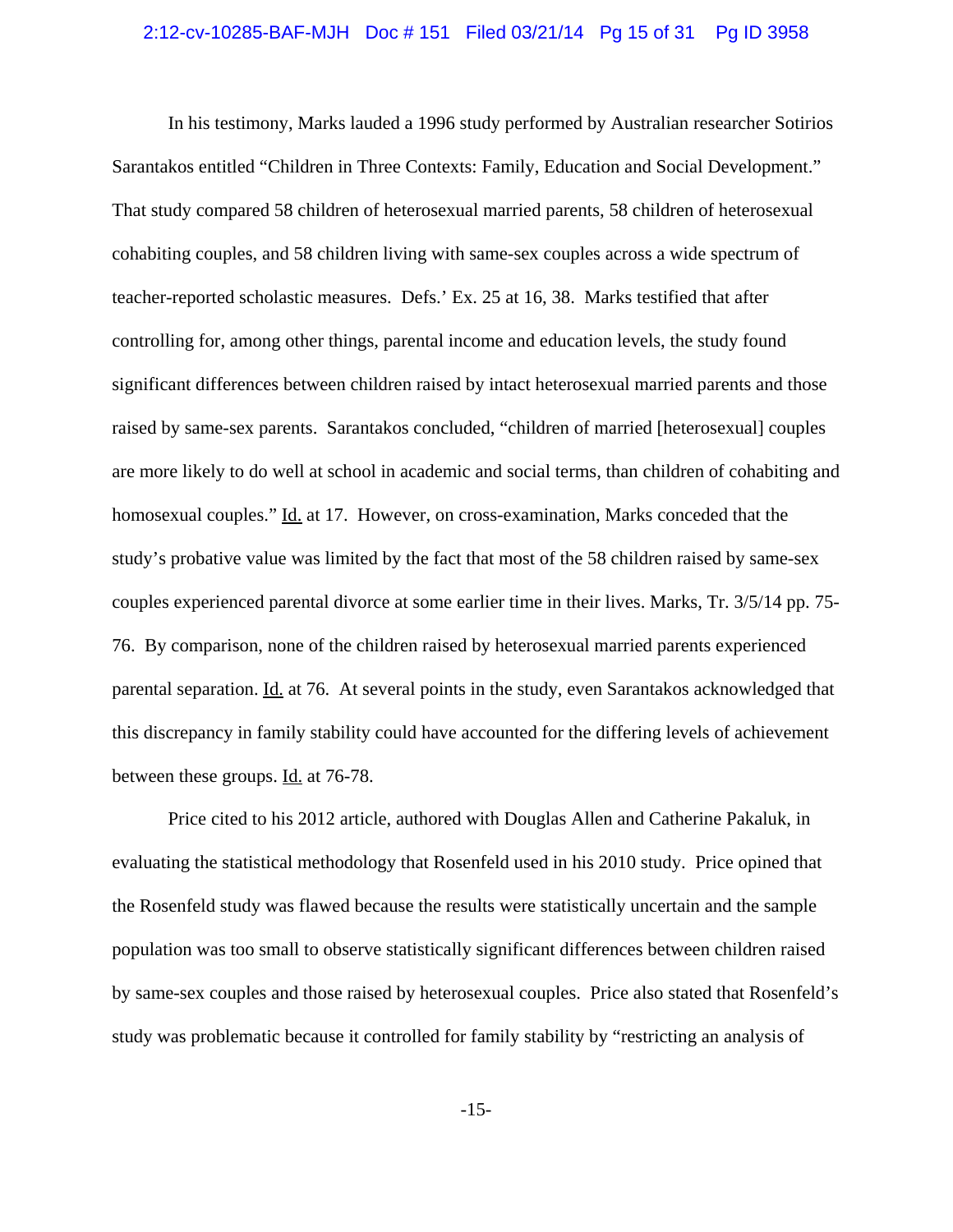## 2:12-cv-10285-BAF-MJH Doc # 151 Filed 03/21/14 Pg 16 of 31 Pg ID 3959

family structure to families that have [not] experience[d] changes for the previous five years," which "eliminates one of the important channels through which the effect of family structure is likely to operate." Defs.' Ex. 27 at ¶ 28. By expanding Rosenfeld's sample population and controlling for certain factors such as family stability, Price's study found that children raised by same-sex couples have noticeably worse outcomes than children raised by heterosexual couples. Ultimately, both Marks and Price concluded that current social science research has not definitively demonstrated that there is no difference between children raised by same-sex couples and those children raised by their heterosexual counterparts. Marks, Tr. 3/5/14 p. 24; Price, Tr. 3/5/14 pp. 54-56.

Economist Douglas Allen testified about his own study using data from the 2006 Canadian Census, which compared the high school graduation rates of young adults (ages 17-22) raised by heterosexual married couples and those raised by same-sex couples. Without controlling for any particular factors, Allen found that 72 percent of children raised in heterosexual married households graduated from high school as opposed to 60 percent of those raised in gay parent homes and 52 percent for those raised in lesbian homes. Defs.' Ex. 26 at ¶ 36. On cross-examination, Allen conceded that many of the young adults who were living in same-sex households in 2006 had previously lived in heterosexual households where their parents had either divorced or separated. Id. at  $\P$  49; Allen, Tr. 3/6/14 pp. 119-120. Similarly, because the study relied on a "snap shot" of the sample population during the 2006 Canadian Census, Allen could not gauge how the young adult subjects progressed through school during their childhood years or when their academic progress began to decline. Allen, Tr. 3/6/14 p. 120. One of the major limitations of Allen's study was that he could not discern whether a particular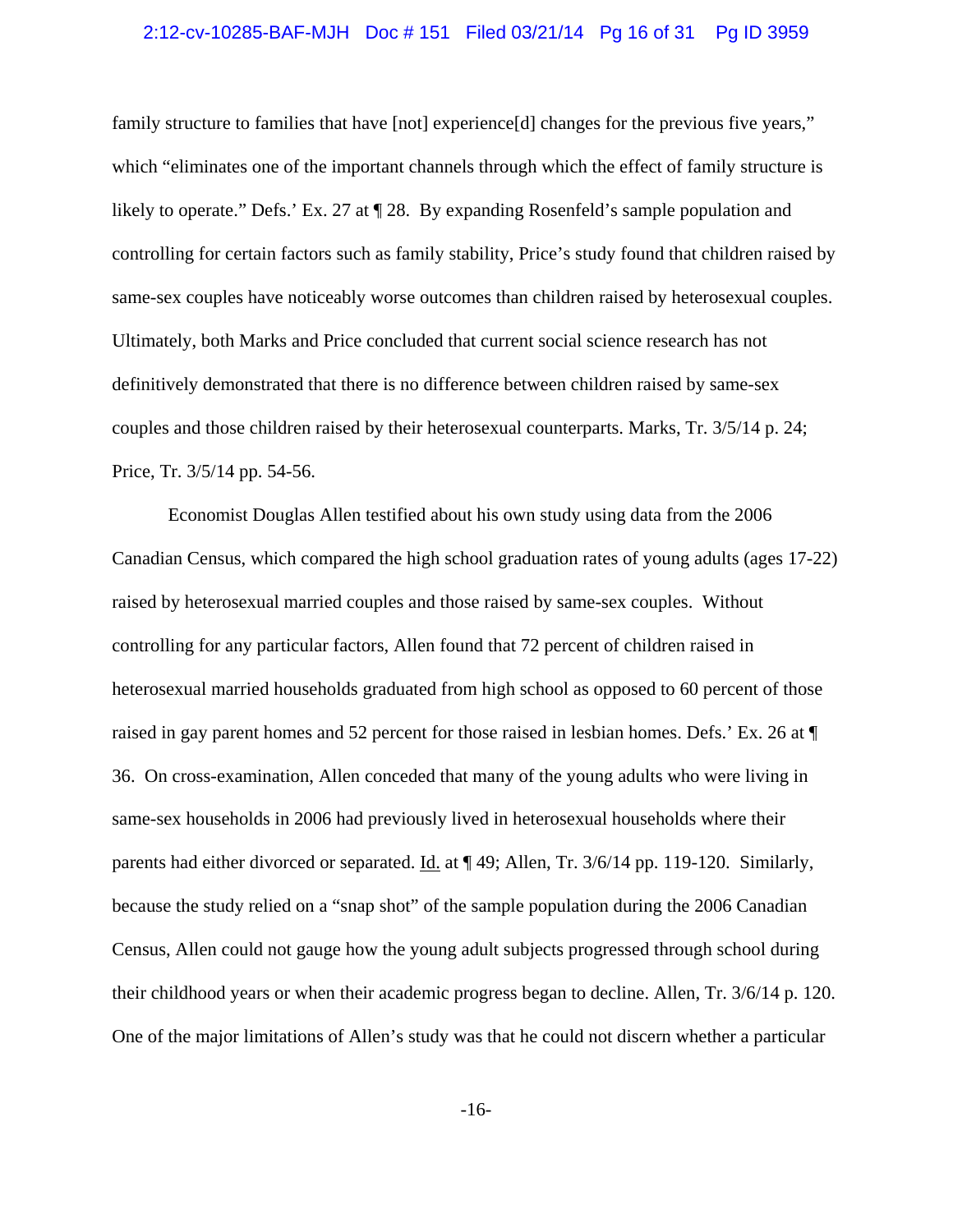## 2:12-cv-10285-BAF-MJH Doc # 151 Filed 03/21/14 Pg 17 of 31 Pg ID 3960

young adult's academic decline coincided with a separation in the household. Id. at 120-121. This led Allen to acknowledge in a footnote that his "paper does not study the effect of growing up in a same-sex household, but rather examines the association of school performance for those children who lived with same-sex parents in 2006." Defs.' Ex. 15 at 4 (emphasis added). Moreover, when Allen controlled for parental education, marital status and five years of residential stability, he discovered that there was no statistically significant difference in graduation rates. Allen, Tr. 3/6/14 pp/ 128-129.

The Court was unable to accord the testimony of Marks, Price, and Allen any significant weight. Marks's testimony is largely unbelievable. He characterized the overwhelming consensus among sociologists and psychologists who endorse the "no differences" viewpoint as "group think," by which he said he meant a politically correct viewpoint that the majority has accepted without subjecting it to proper scientific scrutiny. Marks undertook an excruciatingly detailed examination of the 59 published studies cited by the APA in support of its 2005 "Brief on Lesbian and Gay Parenting," in which it concluded that "[n]ot a single study has found children of lesbian or gay parents to be disadvantaged in any significant respect relative to children of heterosexual parents." Marks, as well as Price and Allen, faulted many of these studies for their small sample sizes, the non-random methods used to obtain subjects, and the fact that some lacked heterosexual comparison groups, among other criticisms. Marks, Price and Allen all failed to concede the importance of "convenience sampling" as a social science research tool. They, along with Regnerus, clearly represent a fringe viewpoint that is rejected by the vast majority of their colleagues across a variety of social science fields. The most that can be said of these witnesses' testimony is that the "no differences" consensus has not been proven

-17-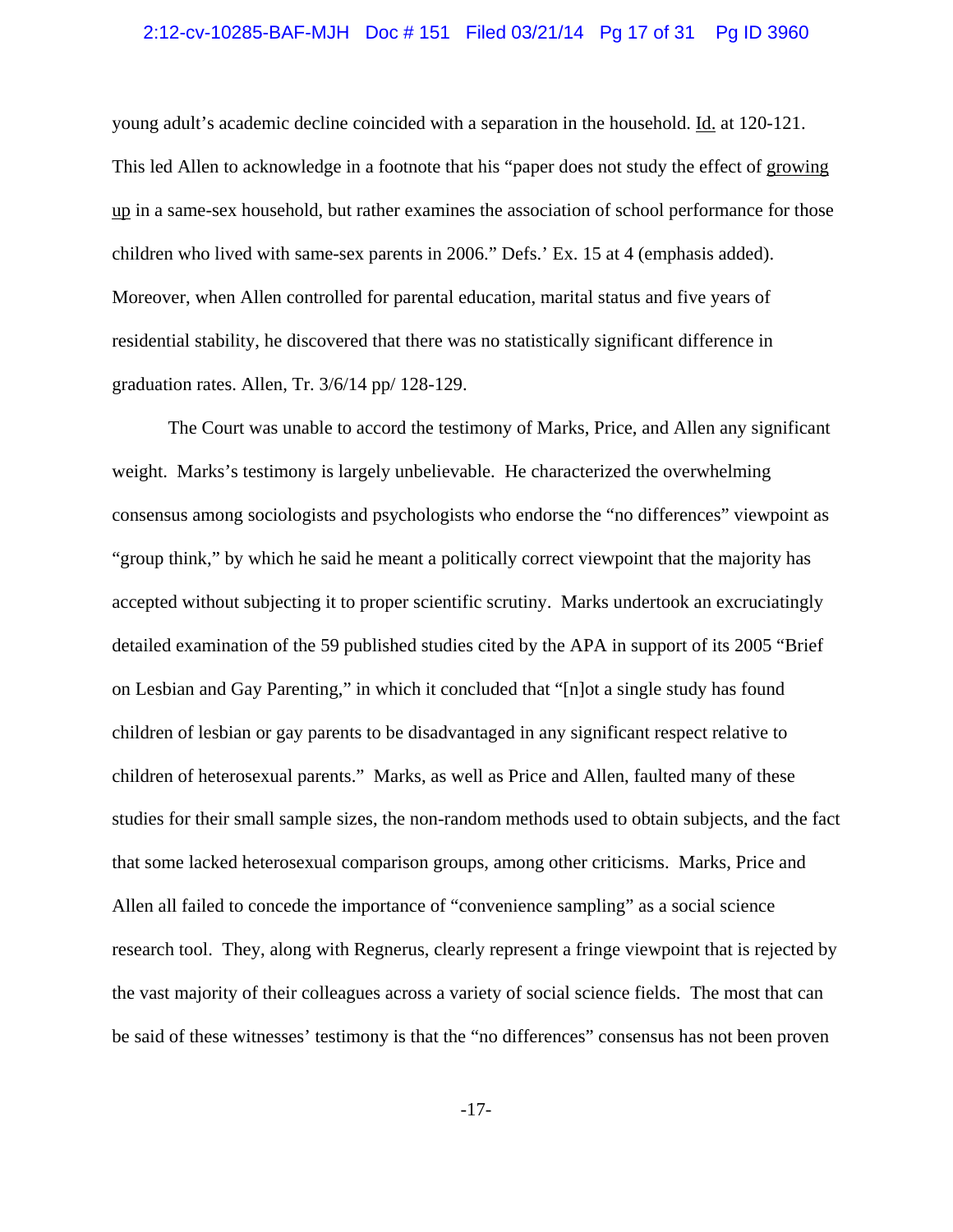#### 2:12-cv-10285-BAF-MJH Doc # 151 Filed 03/21/14 Pg 18 of 31 Pg ID 3961

with scientific certainty, not that there is any credible evidence showing that children raised by same-sex couples fare worse than those raised by heterosexual couples.

### **III. Conclusions of Law**

## **A. Legal Standards**

The Court finds that the MMA impermissibly discriminates against same-sex couples in violation of the Equal Protection Clause because the provision does not advance any conceivable legitimate state interest. In light of this determination, the Court finds it unnecessary to address whether the MMA burdens the exercise of a fundamental right under the Due Process Clause.<sup>5</sup> See Lyng v. Northwest Indian Cemetery Protective Ass'n, 485 U.S. 439, 445 (1988) ("A fundamental and longstanding principle of judicial restraint requires that courts avoid reaching constitutional questions in advance of the necessity of deciding them.")

The Equal Protection Clause forbids a state from denying "to any person within its jurisdiction the equal protection of the laws," U.S. Const. amend. XIV, § 1, and promotes the ideal that "all persons similarly situated should be treated alike." Cleburne v. Cleburne Living Center, Inc., 473 U.S. 432, 439 (1985). On the other hand, states are empowered to "perform many of the vital functions of modern government," Nat'l Fed'n of Indep. Bus. v. Sebelius, 132 S. Ct. 2566, 2578 (2012), which necessarily involves adopting regulations which distinguish between certain groups within society. See Romer v. Evans, 517 U.S. 620, 631 (1996). A

<sup>&</sup>lt;sup>5</sup> The Court notes, however, that the Supreme Court has repeatedly recognized marriage as a fundamental right. See Turner v. Safley, 482 U.S. 78, 95 (1987) (stating that "the decision to marry is a fundamental right"); Cleveland Bd. of Educ. v. La Fleur, 414 U.S. 632, 639-640 (1974) (stating that "freedom of personal choice in matters of marriage and family life is one of the liberties protected by the Due Process Clause of the Fourteenth Amendment)." Loving v. Virginia, 388 U.S. 1, 12 (1967) (same); Griswold v. Connecticut, 381 U.S. 479, 486 (1965) (same).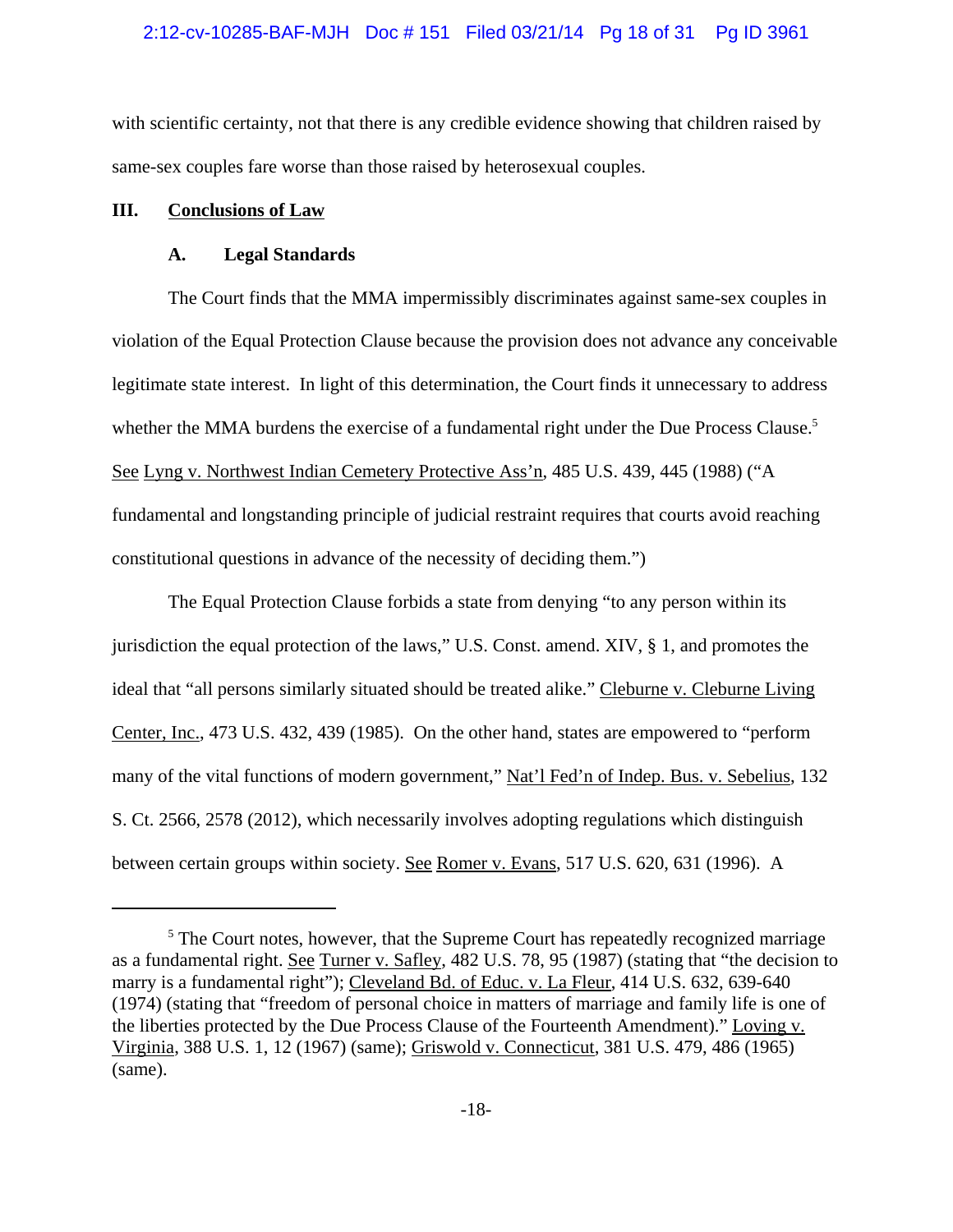## 2:12-cv-10285-BAF-MJH Doc # 151 Filed 03/21/14 Pg 19 of 31 Pg ID 3962

balance must therefore be struck between equal protection principles and the practicalities of governance.

To this end, the United States Supreme Court has fashioned a three-tiered framework for evaluating whether a provision of law offends the Equal Protection Clause. The most rigorous tier is "strict" scrutiny, which is reserved for laws that discriminate against "suspect classes" such as racial, ethnic or religious minorities. See Adarand Constructors, Inc. v. Pena, 515 U.S. 200, 227 (1995) (applying strict scrutiny to racial classification); Korematsu v. United States, 323 U.S. 214, 216 (1944) (applying strict scrutiny to classification based upon national origin). A more relaxed form of inquiry is "intermediate" or "heightened" scrutiny, which courts have applied to laws that discriminate against groups on the basis of gender, alienage or illegitimacy, also known as "quasisuspect classes." See Clark v. Jeter, 486 U.S. 456, 461 (1988) (applying intermediate scrutiny to classification based upon illegitimacy); Miss. Univ. for Women v. Hogan, 458 U.S. 718, 723-724 (1982) (applying intermediate scrutiny to gender classification). The least exacting tier is "rational basis" review, which assesses the propriety of legislation that does not implicate either suspect or quasi-suspect classes.

In this case, plaintiffs moved to bifurcate the trial in the event the Court decided to hear testimony about whether classifications based on sexual orientation are deserving of heightened scrutiny. The Court granted the motion, although governing Sixth Circuit precedent does not consider gay, lesbian, bisexual or transgender persons to constitute suspect or quasi-suspect classes. See Davis v. Prison Health Servs., 679 F.3d 433, 438 (6th Cir. 2012); Scarborough v. Morgan County Bd. of Educ., 470 F.3d 250, 261 (6th Cir. 2006). While some federal courts have held that a more exacting level of scrutiny should be applied in reviewing the constitutionality of same-sex marriage bans, see Windsor v. United States, 699 F.3d 169, 185 (2d Cir. 2012);

-19-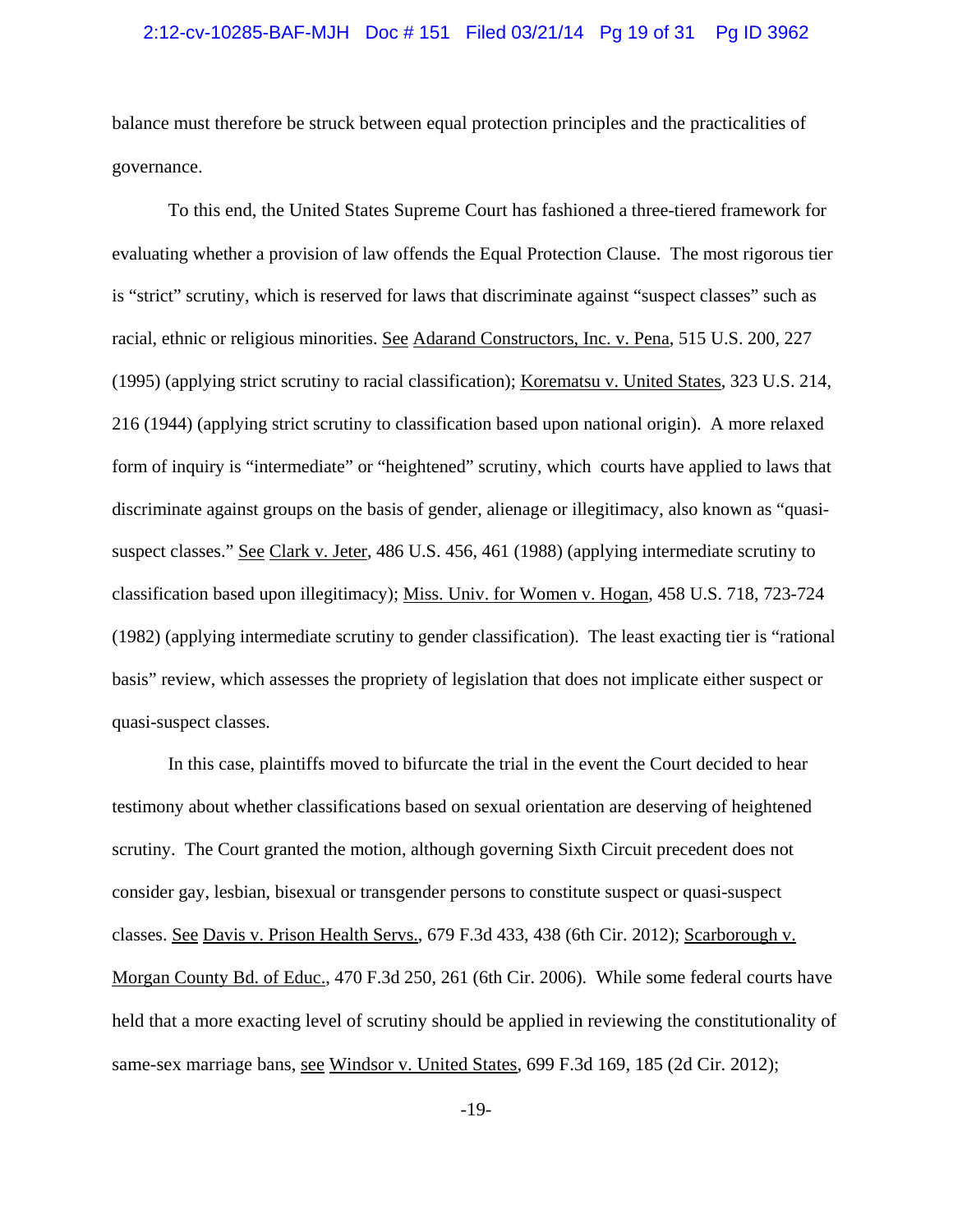#### 2:12-cv-10285-BAF-MJH Doc # 151 Filed 03/21/14 Pg 20 of 31 Pg ID 3963

Massachusetts v. United States Dep't of Health and Human Servs., 682 F.3d 1, 11 (1st Cir. 2012), the Court need not decide the issue because the MMA does not survive even the most deferential level of scrutiny, i.e., rational basis review.

Under this standard, the Court must determine whether the MMA proscribes conduct in a manner that is rationally related to the achievement of a legitimate governmental purpose. See Vance v. Bradley, 440 U.S. 93, 97 (1979); Guzman v. United States Dep't of Homeland Sec., 679 F.3d 425, 432 (6th Cir. 2012). Courts will not invalidate a provision of law on equal protection grounds "unless [its] varying treatment of different groups or persons is so unrelated to the achievement of any combination of legitimate purposes that [a reviewing court] can only conclude that the government's actions were irrational." Kimel v. Florida Bd. of Regents, 528 U.S. 62, 84 (2000). "The government [also] has no obligation to produce evidence to support the rationality of its . . . [imposed] classifications and may rely entirely on rational speculation unsupported by any evidence or empirical data." Hadix v. Johnson, 230 F.3d 840, 843 (6th Cir. 2000). Rather, it is incumbent upon plaintiffs to refute "any reasonably conceivable state of facts that could provide a rational basis for the classification." FCC v. Beach Comme'ns, Inc., 508 U.S. 307, 313 (1993).

#### **B. Asserted Reasons for the MMA**

Largely in keeping with the justifications offered in their summary judgment motion, at trial, the state defendants asserted that the MMA serves the following legitimate state interests: (1) providing an optimal environment for child rearing; (2) proceeding with caution before altering the traditional definition of marriage; and (3) upholding tradition and morality. Additionally, the state defendants consistently asserted that defining marriage is within the

-20-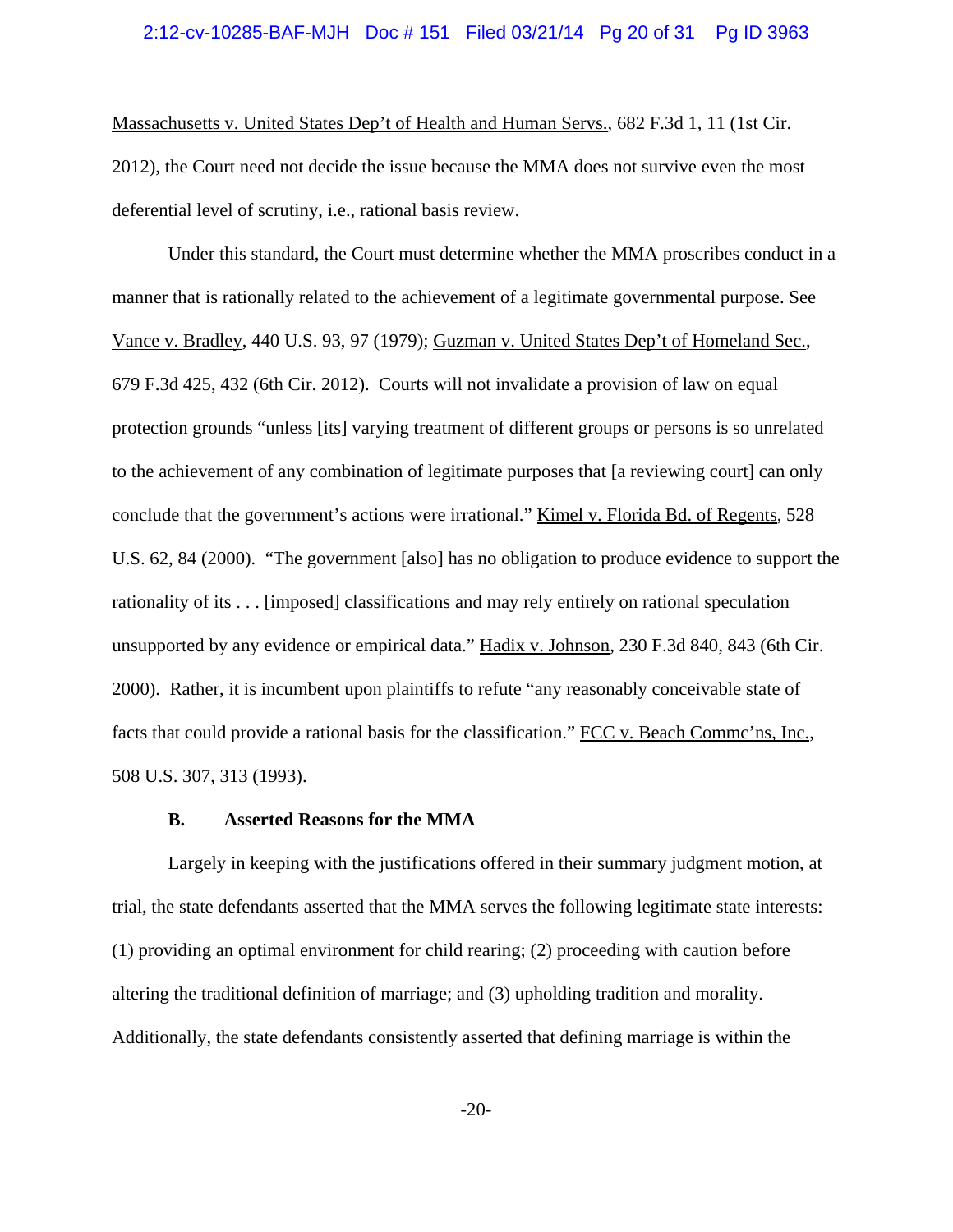# 2:12-cv-10285-BAF-MJH Doc # 151 Filed 03/21/14 Pg 21 of 31 Pg ID 3964

exclusive purview of the state's police power. None of these proffered reasons provides a rational basis for adopting the amendment.

### **1. Optimal Environment**

The state defendants argued that the citizens of Michigan adopted the MMA on the premise that heterosexual married couples provide the optimal environment for raising children. The Court rejects this rationale for several reasons.

First, the evidence adduced at trial disproved this premise. Rosenfeld's study shows that children raised by same-sex couples progress at almost the same rate through school as children raised by heterosexual married couples. In fact, the difference between the two groups is nearly immeasurable. Brodzinsky similarly testified that approximately 150 sociological and psychological studies of children raised by same-sex couples have repeatedly confirmed Rosenfeld's findings that there is simply no scientific basis to conclude that children raised in same-sex households fare worse than those raised in heterosexual households. Brodzinsky also testified that parental gender plays a limited role, if any, in producing well-adjusted children. Brodzinsky, Tr. 2/25/14 p. 78. He stated that:

It's not the gender of the parent that's the key. It's the quality of parenting that's being offered by whoever is there, husband or wife, two women, two men, a single parent, as long as the factors that we listed . . . are present: good mental health, good parent-child relationships, what we call an authoritative parenting style, which is warmth, stimulation, structure, and the availability of resources. Then we're going to have a child who is much more likely to be healthy.

## Id. at 78-79.

 In response, state defendants cited a small number of outlier studies in support of the optimal child-rearing rationale. In an effort to show that children raised by same-sex couples fare worse than those raised by heterosexual couples, the state defendants relied principally upon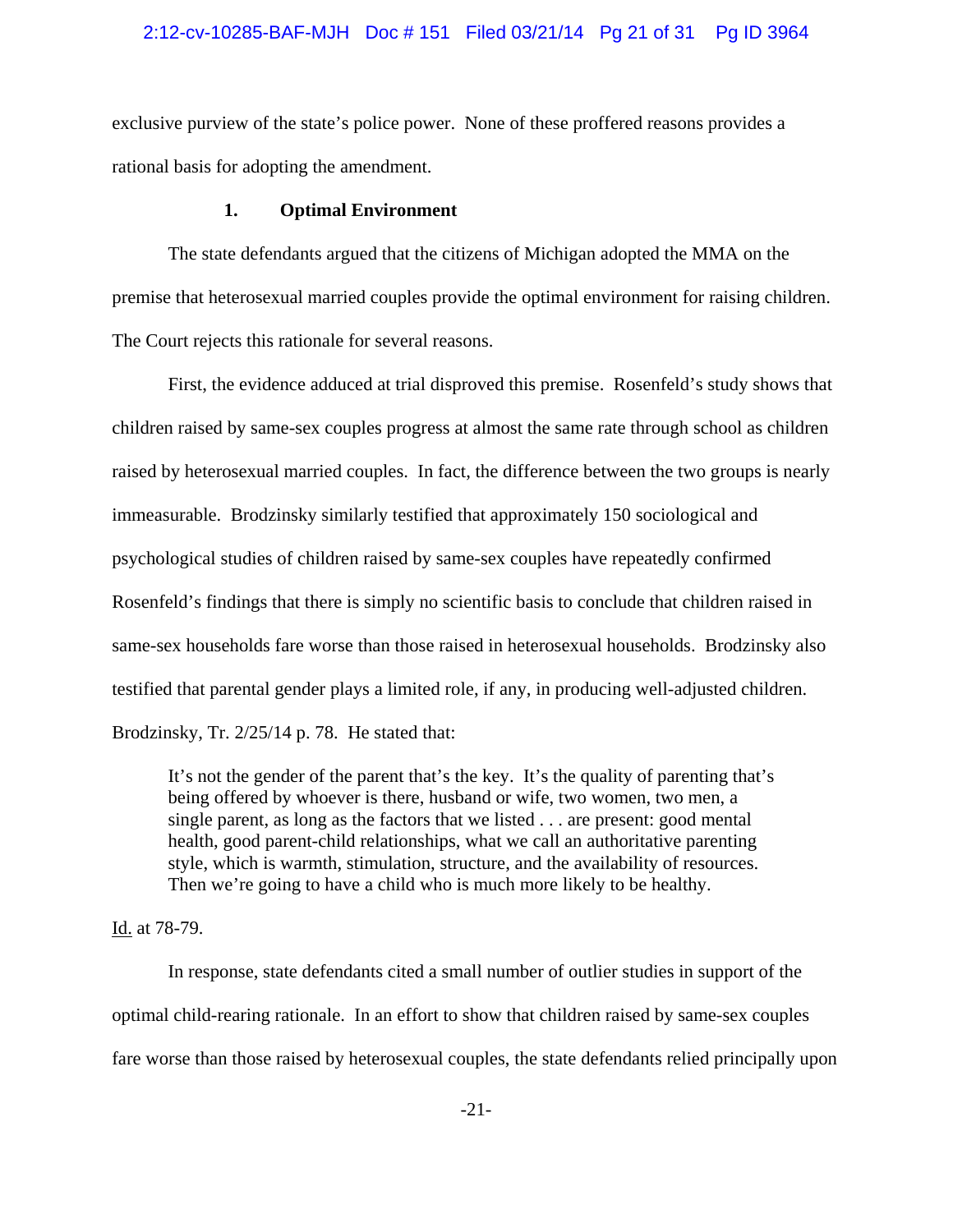## 2:12-cv-10285-BAF-MJH Doc # 151 Filed 03/21/14 Pg 22 of 31 Pg ID 3965

Regnerus's NFSS study and Allen's 2006 Canadian Census study, but these efforts were unavailing. The common flaw of the Regnerus and Allen studies was the failure to account for the fact that many of the subjects who were raised in same-sex households experienced prior incidents of family instability (e.g., divorce or separation) or were initially placed in the foster care system. Both researchers acknowledged that poor school performance could result from a child's exposure to divorce or parental separation. Regnerus's NFSS study also suffered from another defect in that it failed to measure the adult outcomes of children who were actually raised in same-sex households. In short, the isolated studies cited by the state defendants do not support the argument that children raised by heterosexual couples have better outcomes than children raised by same-sex couples. To the contrary, the overwhelming weight of the scientific evidence supports the "no differences" viewpoint.

Second, the optimal child-rearing justification for the MMA is belied by the state's own marriage requirements. The prerequisites for obtaining a marriage license under Michigan law do not include the ability to have children, a requirement to raise them in any particular family structure, or the prospect of achieving certain "outcomes" for children. By the same token, the state does not allow for the annulment of a marriage once a couple discovers it cannot conceive, or if the family structure changes, or if the couple's children do poorly in school.

Third, contrary to the state defendants' contentions, the MMA actually fosters the potential for childhood destabilization. For instance, in this particular case should either of the plaintiffs die or become incapacitated, the surviving non-legal parent would have no authority under Michigan law to make legal decisions on behalf of the surviving children without resorting to a prolonged and complicated guardianship proceeding. And in the event that a state court

-22-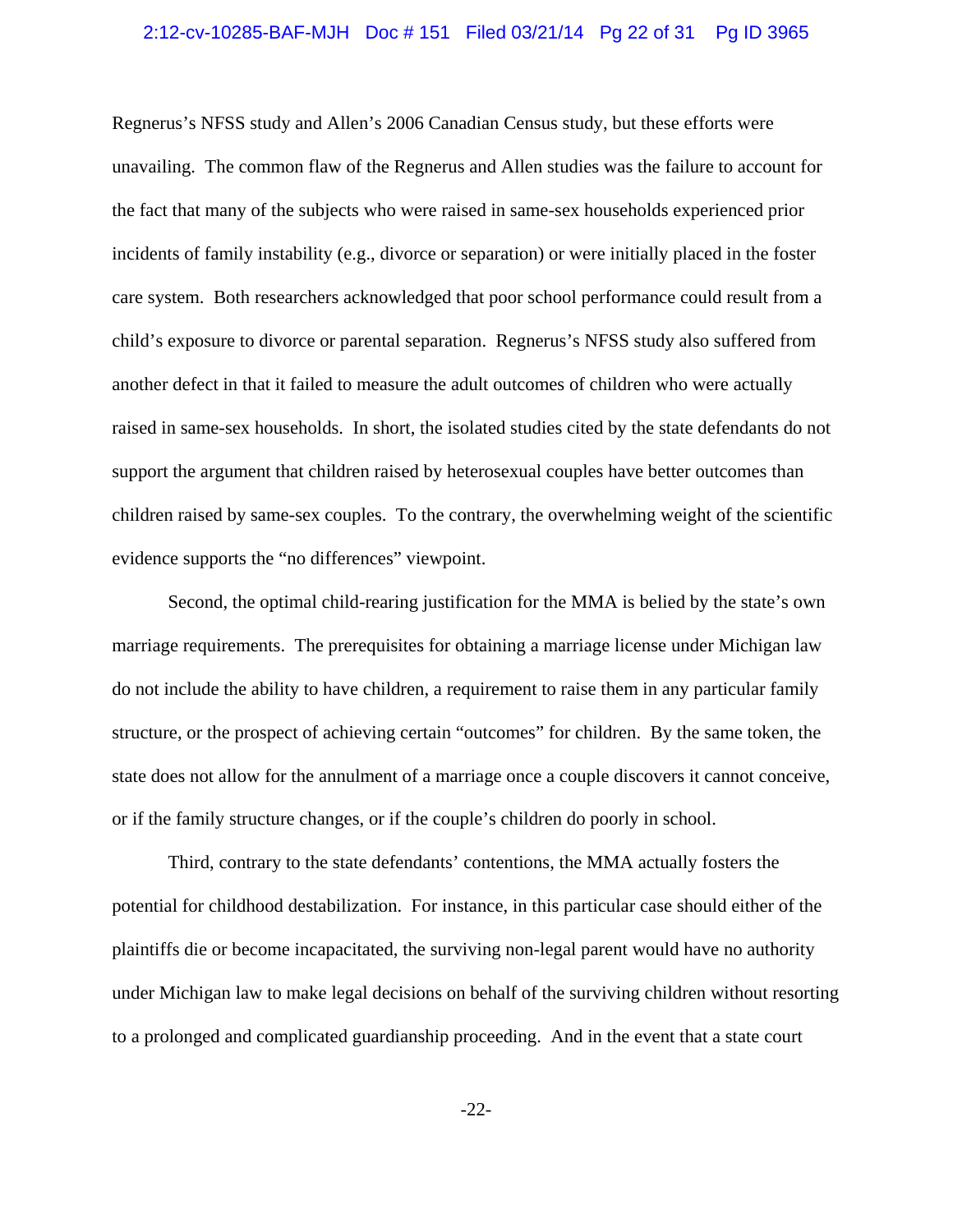#### 2:12-cv-10285-BAF-MJH Doc # 151 Filed 03/21/14 Pg 23 of 31 Pg ID 3966

were to award guardianship of the surviving children to the non-legal parent, the guardianship would have to be renewed annually and would remain susceptible to the challenge of an interested party at any time. This, as Brodzinsky testified, places such children in a legally precarious situation and deprives them of "social capital."

Fourth, the state defendants' position suffers from a glaring inconsistency. Even assuming that children raised by same-sex couples fare worse than children raised by heterosexual married couples, the state defendants fail to explain why Michigan law does not similarly exclude certain classes of heterosexual couples from marrying whose children persistently have had "sub-optimal" developmental outcomes. According to Rosenfeld's study, children raised by suburban residents academically outperformed those children raised by rural and urban residents. Likewise, "middle class and poor families are 'sub-optimal' compared to well-off families, and couples with less formal education are "sub-optimal" compared to couples with more formal education." Pls.' Ex. 31 at 5. A child's racial background is another predictive indicator of future success, as the study showed that "the probability of making good progress through school is greater in the U.S. for children of Asian descent than for children of all other racial groups." Id. Taking the state defendants' position to its logical conclusion, the empirical evidence at hand should require that only rich, educated, suburban-dwelling, married Asians may marry, to the exclusion of all other heterosexual couples. Obviously the state has not adopted this policy and with good reason. The absurdity of such a requirement is self-evident. Optimal academic outcomes for children cannot logically dictate which groups may marry.

Finally, the Court rejects the "optimal environment" justification because that goal is simply not advanced by prohibiting same-sex couples from marrying. As Gates testified, there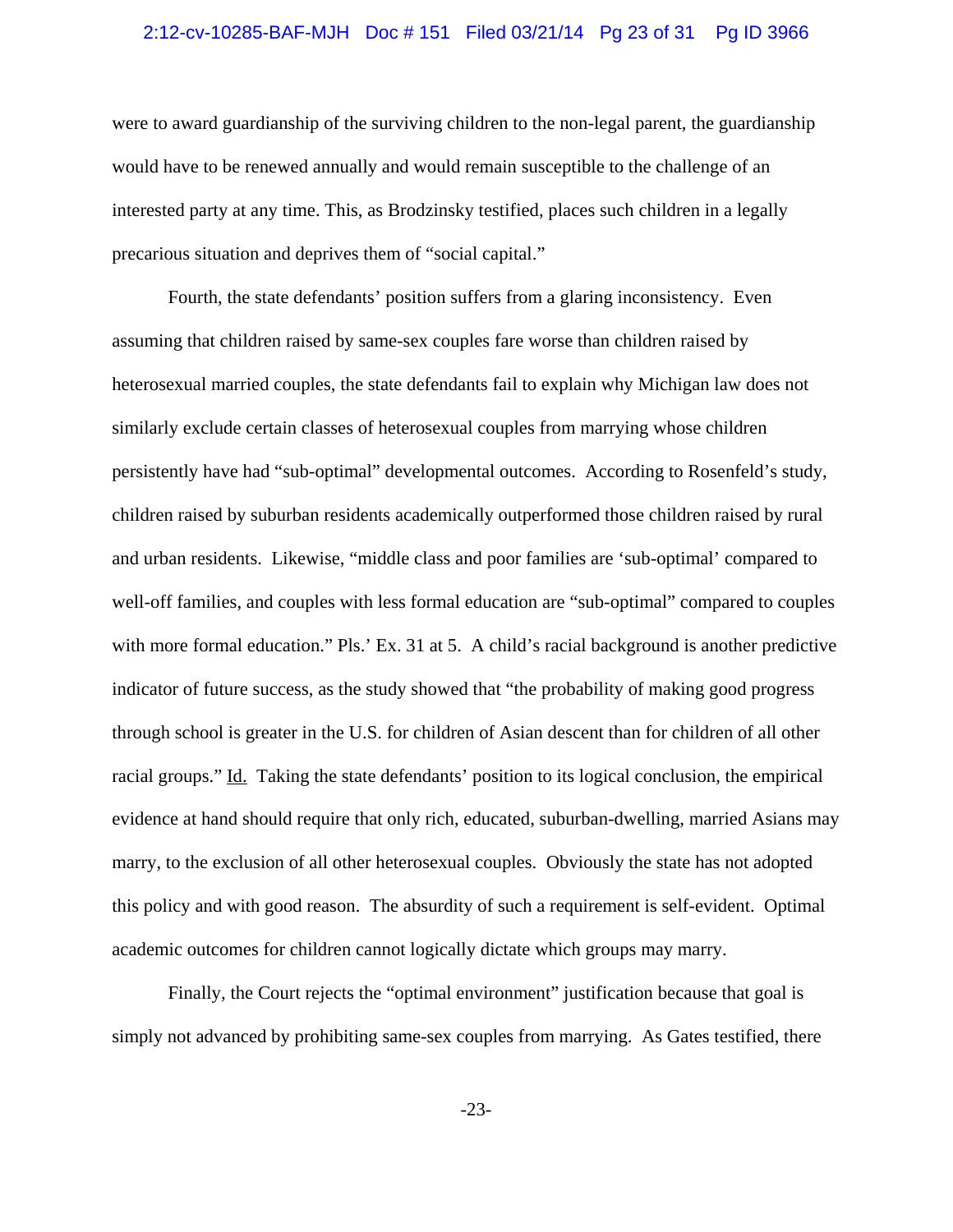## 2:12-cv-10285-BAF-MJH Doc # 151 Filed 03/21/14 Pg 24 of 31 Pg ID 3967

are thousands of same-sex couples currently raising thousands of children in Michigan, and these numbers have steadily increased over the past 20 years. Prohibiting gays and lesbians from marrying does not stop them from forming families and raising children. Nor does prohibiting same-sex marriage increase the number of heterosexual marriages or the number of children raised by heterosexual parents. There is, in short, no logical connection between banning samesex marriage and providing children with an "optimal environment" or achieving "optimal outcomes."

# **2. Proceeding With Caution**

Throughout the trial, the state defendants asserted that Michigan has a legitimate interest in proceeding with caution before altering the traditional definition of marriage. The state defendants' experts all concluded that it is too soon to understand the societal impact of allowing same-sex couples to marry because further study is required. This "wait-and-see" justification is not persuasive.

Legislatures and regulatory agencies often cite to such reasoning when postponing decisions related to issues of public importance, as matters of public policy are resolved with more candor and insight when they are decided after an open debate based on sufficient facts. This is why federal administrative agencies must provide the public with a notice and comment period before exercising their rule-making authority. Hearings must be held, studies must be conducted, and legislators must deliberate. These things necessarily take time. But the calculus is fundamentally altered when constitutional rights are implicated because "any deprivation of constitutional rights calls for prompt rectification." Watson v. Memphis, 373 U.S. 526, 532-533 (1963). "The basic guarantees of our Constitution are warrants for the here and now and, unless

-24-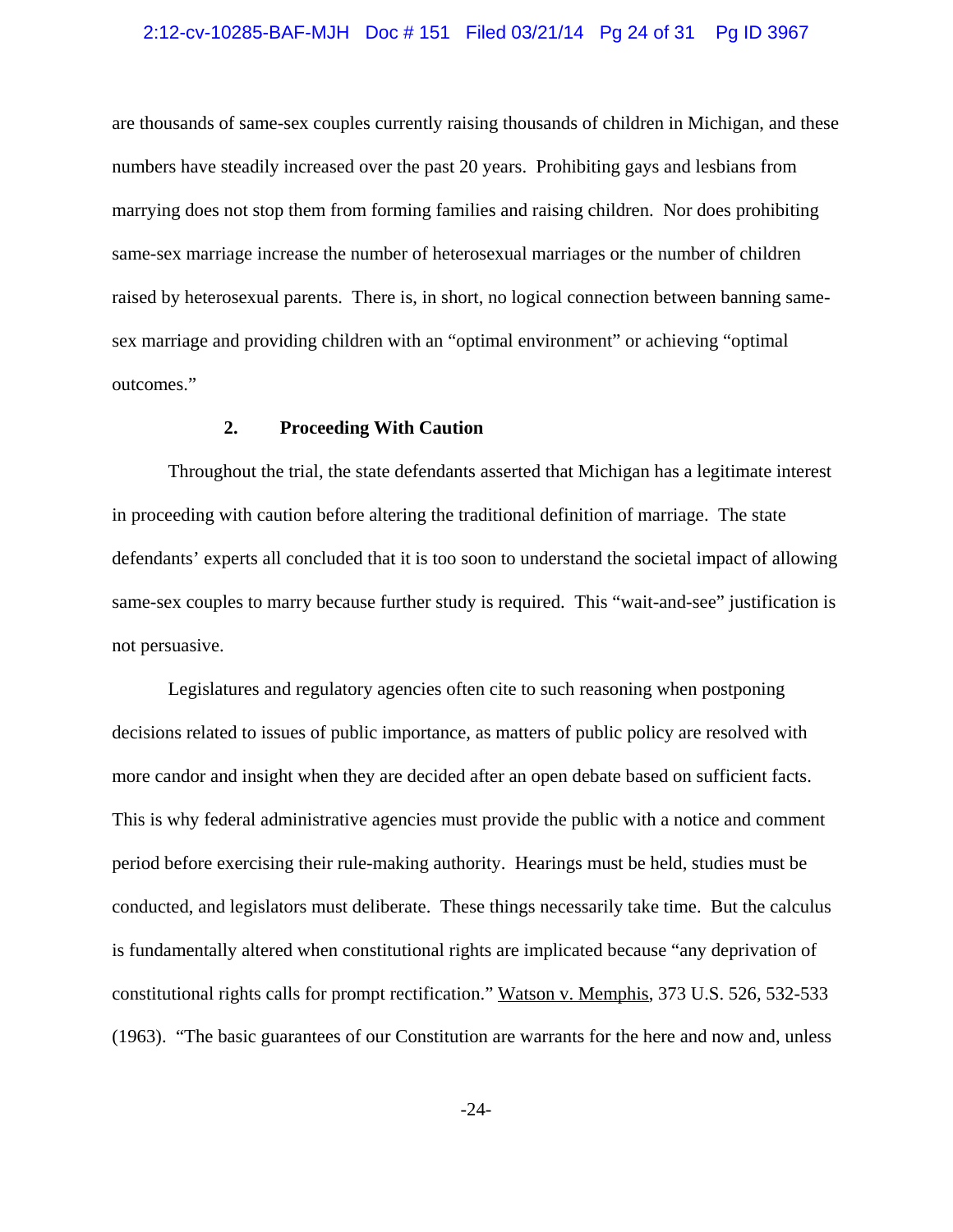## 2:12-cv-10285-BAF-MJH Doc # 151 Filed 03/21/14 Pg 25 of 31 Pg ID 3968

there is an overwhelmingly compelling reason, they are to be promptly fulfilled." Id. The state may not shield itself with the "wait-and-see" approach and sit idly while social science research takes its plodding and deliberative course. Were the Court to accept this position, "it would turn the rational basis analysis into a toothless and perfunctory review" because "the state can plead an interest in proceeding with caution in almost any setting." Kitchen v. Herbert, No. 13-217, 2013 U.S. Dist. LEXIS 179331, at \*77 (D. Utah Dec. 20, 2013). Rather, the state must have some rationale beyond merely asserting that there is no conclusive evidence to decide an issue one way or another. See Perry, 704 F. Supp. 2d at 972 (quoting Romer for the proposition that "[e]ven under the most deferential standard of review . . . the court must 'insist on knowing the relation between the classification adopted and the object to be attained.'"). Since the "wait-andsee" approach fails to meet this most basic threshold it cannot pass the rational basis test.

#### **3. Tradition and Morality**

Implicit in the "wait-and-see" approach is the state defendants' underlying contention that preserving traditional marriage is a legitimate goal in and of itself. The difficulty with this justification is two-fold. First, the Supreme Court has held that tradition alone does not satisfy rational basis review. See Heller v. Doe, 509 U.S. 312, 326 (1993) (stating that the "[a]ncient lineage of a legal concept does not give it immunity from attack for lacking a rational basis."). Second, traditional notions of marriage are often enmeshed with the moral disapproval of redefining marriage to encompass same-sex relationships. On this point, many federal courts have noted that moral disapproval is not a sufficient rationale for upholding a provision of law on equal protection grounds. See Massachusetts v. U.S. Dept. of Health and Human Servs., 682 F.3d 1, 15 (1st Cir. 2012) (invalidating section 3 of the Defense of Marriage Act because the

-25-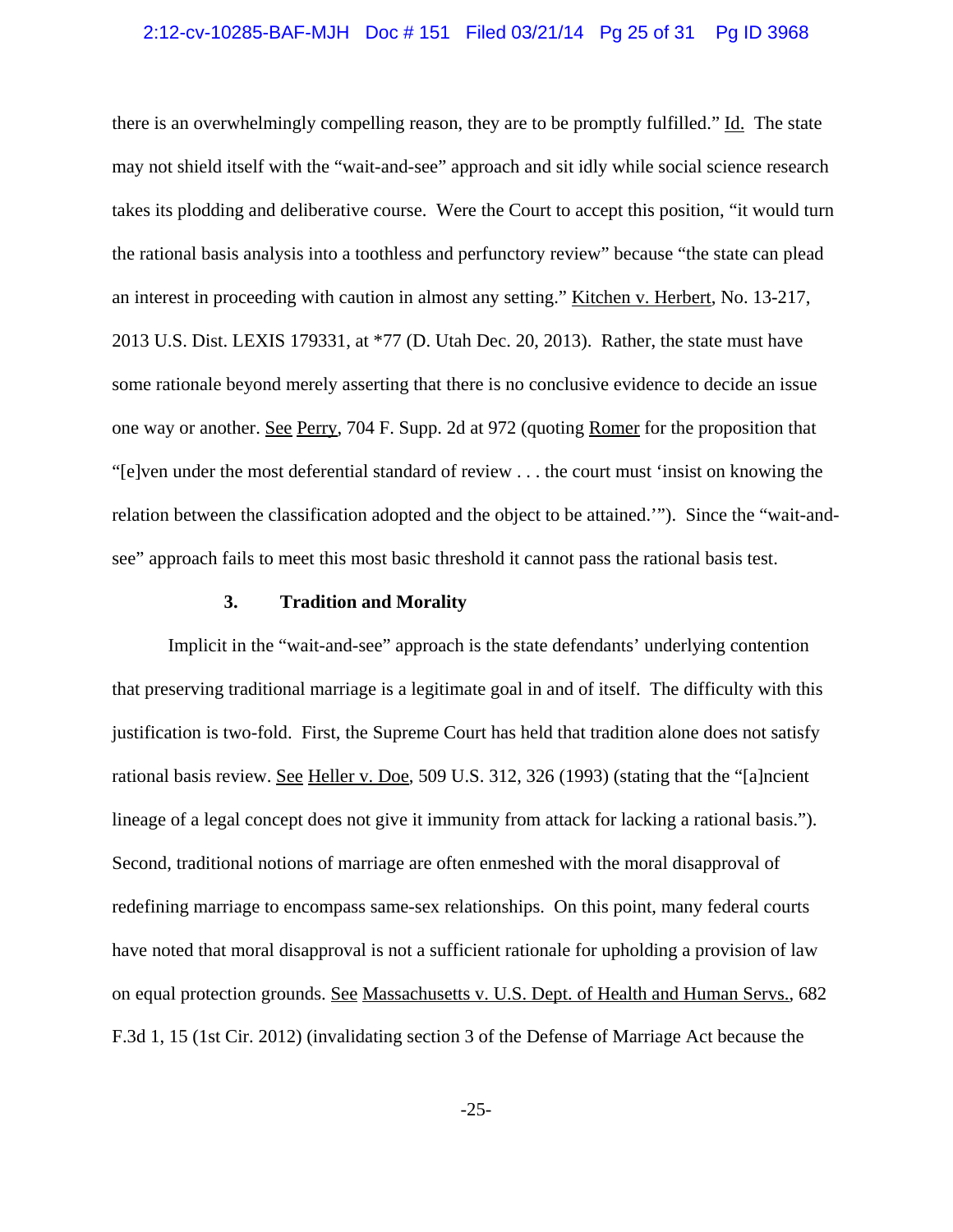#### 2:12-cv-10285-BAF-MJH Doc # 151 Filed 03/21/14 Pg 26 of 31 Pg ID 3969

statute expressed a moral disapproval of homosexuality); De Leon v. Perry, No. 13-0982, 2014 U.S. Dist. LEXIS 26236, at \*48-49 (W.D. Tex. Feb. 26, 2014) (rejecting morality as a justification); Bishop v. United States, No. 04-848, 2014 U.S. Dist. LEXIS 4374, at \*101 (N.D. Okla. Jan. 14, 2014) (stating that "upholding one particular moral definition of marriage . . . is not a permissible justification."); Kitchen, 2013 U.S. Dist. LEXIS 179331, at \*79 (same).

In delivering their opening and closing remarks, plaintiffs' attorneys contended that the voters who approved the MMA were motivated by animus towards lesbian, gay, bisexual and transgender individuals. Since the Court is unable discern the intentions of each individual voter who cast their ballot in favor of the measure, it is cannot ascribe such motivations to the approximately 2.7 million voters who approved the measure. Many Michigan residents have religious convictions whose principles govern the conduct of their daily lives and inform their own viewpoints about marriage. Nonetheless, these views cannot strip other citizens of the guarantees of equal protection under the law. The same Constitution that protects the free exercise of one's faith in deciding whether to solemnize certain marriages rather than others, is the same Constitution that prevents the state from either mandating adherence to an established religion, U.S. Const. amend I, or "enforcing private moral or religious beliefs without an accompanying secular purpose." Perry, 704 F. Supp. 2d at 930-931 (citing Lawrence v. Texas, 539 U.S. 558, 571 (2003)). As a result, tradition and morality are not rational bases for the MMA.

# **4. Federalism**

Citing to the Supreme Court's decision in Windsor, the state defendants maintain that the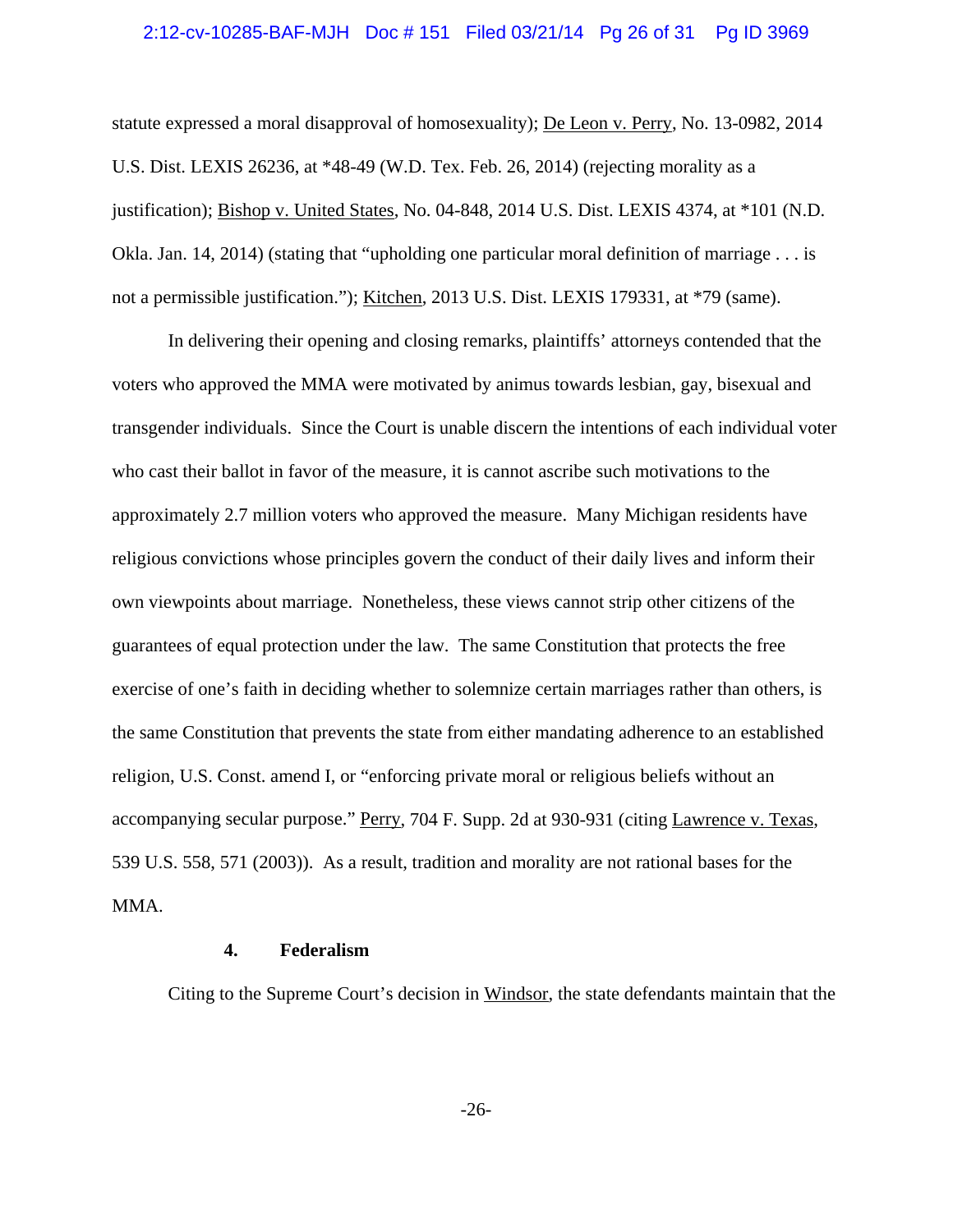authority to define marriage falls within the exclusive and inherent powers of the state.<sup>6</sup> In

The answer to this argument was ably articulated by Judge Shelby in Kitchen, 2013 U.S. Dist. LEXIS 179331, at \*23-26:

> [T]he Supreme Court has stated that a summary dismissal is not binding "when doctrinal developments indicate otherwise." Hicks v. Miranda, 422 U.S. 332, 344 (1975).

> Here, several doctrinal developments in the Court's analysis of both the Equal Protection Clause and the Due Process Clause as they apply to gay men and lesbians demonstrate that the Court's summary dismissal in Baker has little if any precedential effect today. Not only was Baker decided before the Supreme Court held that sex is a quasi-suspect classification, see Craig v. Boren, 429 U.S. 190, 197 (1976); Frontiero v. Richardson, 411 U.S. 677, 688 (1973) (plurality op.), but also before the Court recognized that the Constitution protects individuals from discrimination on the basis of sexual orientation. See Romer v. Evans, 517 U.S. 620, 635-636 (1996). Moreover, Baker was decided before the Supreme Court held in Lawrence v. Texas that it was unconstitutional for a state to "demean [the] existence [of gay men and lesbians] or control their destiny by making their private sexual conduct a crime." 539 U.S. 558, 578 (2003). As discussed below, the Supreme Courts decision in Lawrence removes a justification that states could formerly cite as a reason to prohibit same-sex marriage.

> > \* \* \*

As discussed above, the Court's decision in Windsor does not answer the question presented here, but its reasoning is nevertheless highly relevant and is therefore a significant doctrinal development. Importantly, the Windsor Court foresaw that its ruling would precede a number of lawsuits in state and lower federal courts raising the question of a state's ability to prohibit same-sex marriage, a fact that was noted by two dissenting justices. . . . It is also notable that while the Court declined to reach the merits in Hollingsworth v. Perry because the petitioners lacked standing to pursue the appeal, the

<sup>&</sup>lt;sup>6</sup> Forty years before the Supreme Court decided Windsor, the Minnesota Supreme Court held in Baker v. Nelson, 291 Minn. 310 (1971), that same-sex couples have no Fourteenth Amendment right to marry. The following year, in a single sentence, the United States Supreme Court dismissed the appeal "for want of a substantial federal question." Baker v. Nelson, 409 U.S. 810 (1972). The state defendants have argued in the present case that Baker is binding precedent.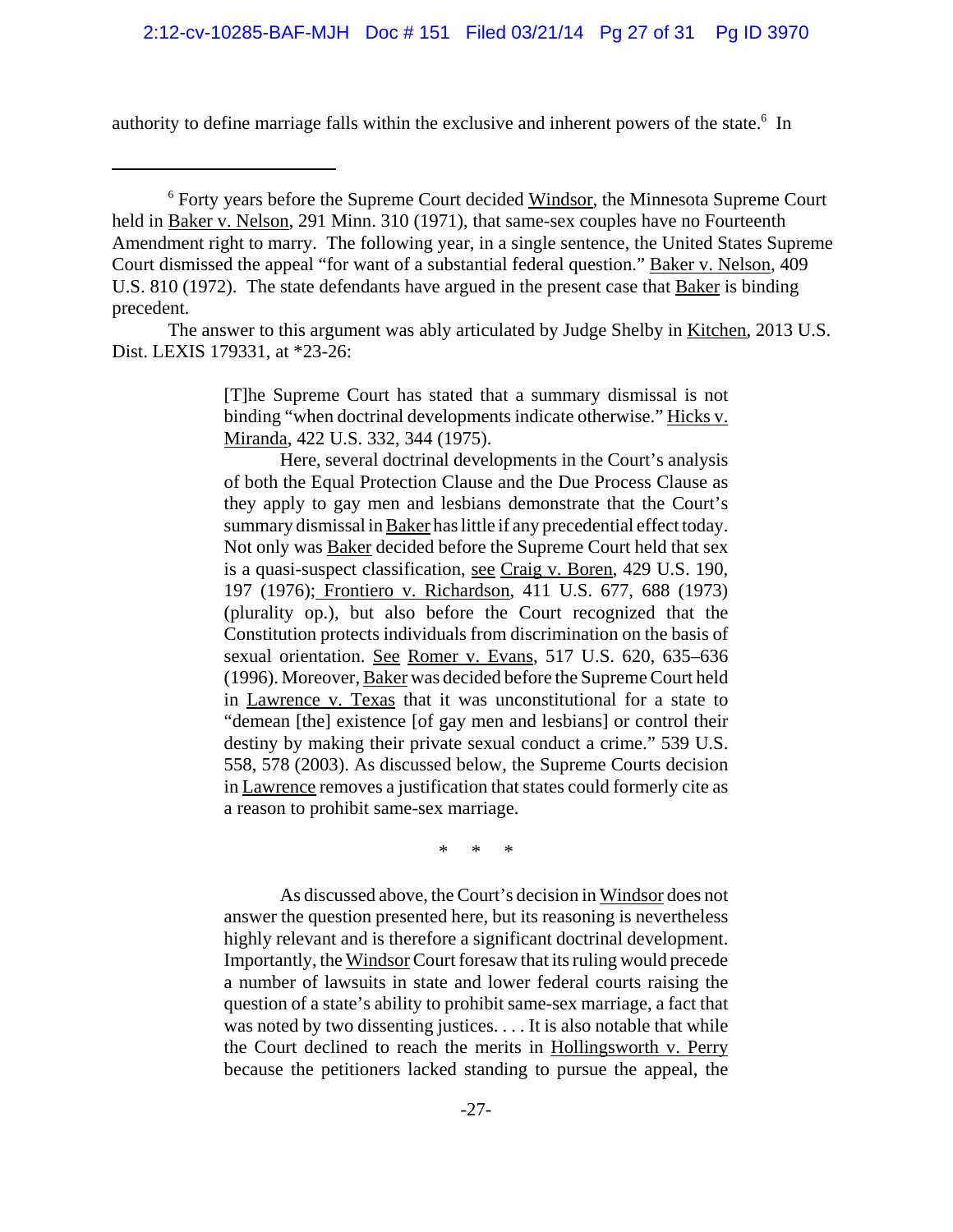finding section 3 of DOMA unconstitutional, the Windsor Court acknowledged that:

The recognition of civil marriages is central to state domestic relations law applicable to its residents and citizens. See Williams v. North Carolina, 317 U. S. 287, 298 (1942) ("Each state as a sovereign has a rightful and legitimate concern in the marital status of persons domiciled within its borders"). The definition of marriage is the foundation of the State's broader authority to regulate the subject of domestic relations with respect to the "[p]rotection of offspring, property interests, and the enforcement of marital responsibilities." Ibid.

Id. at 2691. The state defendants gloss over one important caveat. While the justices recognized the state's expansive power in the realm of domestic relations, they also noted that this power has its limits. Writing for the majority, Justice Kennedy stated that domestic relations "laws defining and regulating marriage, of course, must respect the constitutional rights of persons . . . but, subject to those guarantees, regulation of domestic relations is an area that has long been regarded as a virtually exclusive province of the states," id. (citing Loving) (internal quotations omitted), and that "[t]he states' interest in defining and regulating the marital relation [is] subject to constitutional guarantees . . ." Id. at 2692. These statements are not merely surplusage, and as one district astutely remarked, "[a] citation to Loving is a disclaimer of enormous proportion." Bishop, 2014 U.S. Dist. LEXIS 4374, at \*66.

Loving has profound implications for this litigation. In that case, the Supreme Court overturned Virginia's anti-miscegenation statutes prohibiting interracial marriage because they

Court did not dismiss the case outright for lack of a substantial federal question. <u>See</u> —– U.S. —–, 133 S.Ct. 2652 (2013). Given the Supreme Court's disposition of both Windsor and Perry, the court finds that there is no longer any doubt that the issue currently before the court in this lawsuit presents a substantial question of federal law.

The Court finds this reasoning persuasive and adopts the above quoted passage in full. Baker no longer has any precedential effect.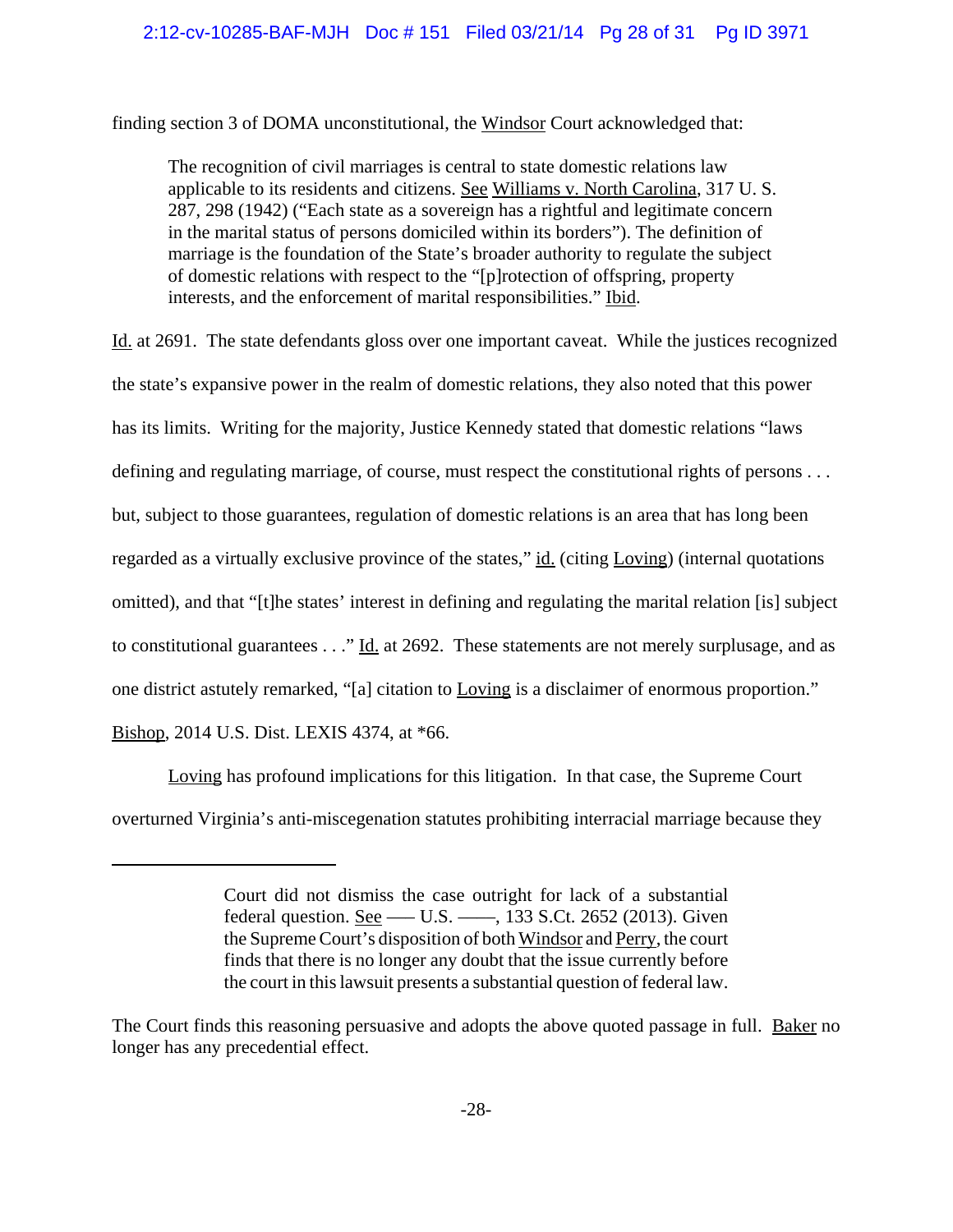## 2:12-cv-10285-BAF-MJH Doc # 151 Filed 03/21/14 Pg 29 of 31 Pg ID 3972

violated substantive due process and equal protection. In doing so, the Court rejected Virginia's argument that "under the Constitution the regulation and control of marital and family relationships are reserved to the States." Kitchen, 2013 U.S. Dist. LEXIS 179331, at \*83-84 (citation omitted). This position, which the state defendants advance again in the present case, is just as ineffectual now as it was in Loving. Taken together, both the Windsor and Loving decisions stand for the proposition that, without some overriding legitimate interest, the state cannot use its domestic relations authority to legislate families out of existence. Having failed to establish such an interest in the context of same-sex marriage, the MMA cannot stand.

Further, the Court rejects the contention that Michigan's traditional definition of marriage possesses a heightened air of legitimacy because it was approved by voter referendum. The popular origin of the MMA does nothing to insulate the provision from constitutional scrutiny. As Justice Robert H. Jackson once wrote,

[t]he very purpose of a Bill of Rights was to withdraw certain subjects from the vicissitudes of political controversy, to place them beyond the reach of majorities and officials and to establish them as legal principles to be applied by the courts. One's right to life, liberty, and property, to free speech, a free press, freedom of worship and assembly, and other fundamental rights may not be submitted to vote; they depend on the outcome of no elections.

West Virginia Bd. of Ed. v. Barnette, 319 U.S. 624, 638 (1943); see e.g. Weinberger v.

Wiesenfeld, 420 U.S. 636, 638 n. 2 (1975) (stating that the right to equal protection is

incorporated within the Fifth Amendment's Due Process Clause). The Court is not aware of any

legal authority that entitles a ballot-approved measure to special deference in the event it raises a

constitutional question. On the contrary,

the Supreme Court has clearly stated that if . . . an enactment violates the U.S. Constitution - whether passed by the people or their representatives - judicial review is necessary to preserve the rule of law . . . [t]he electorate cannot order a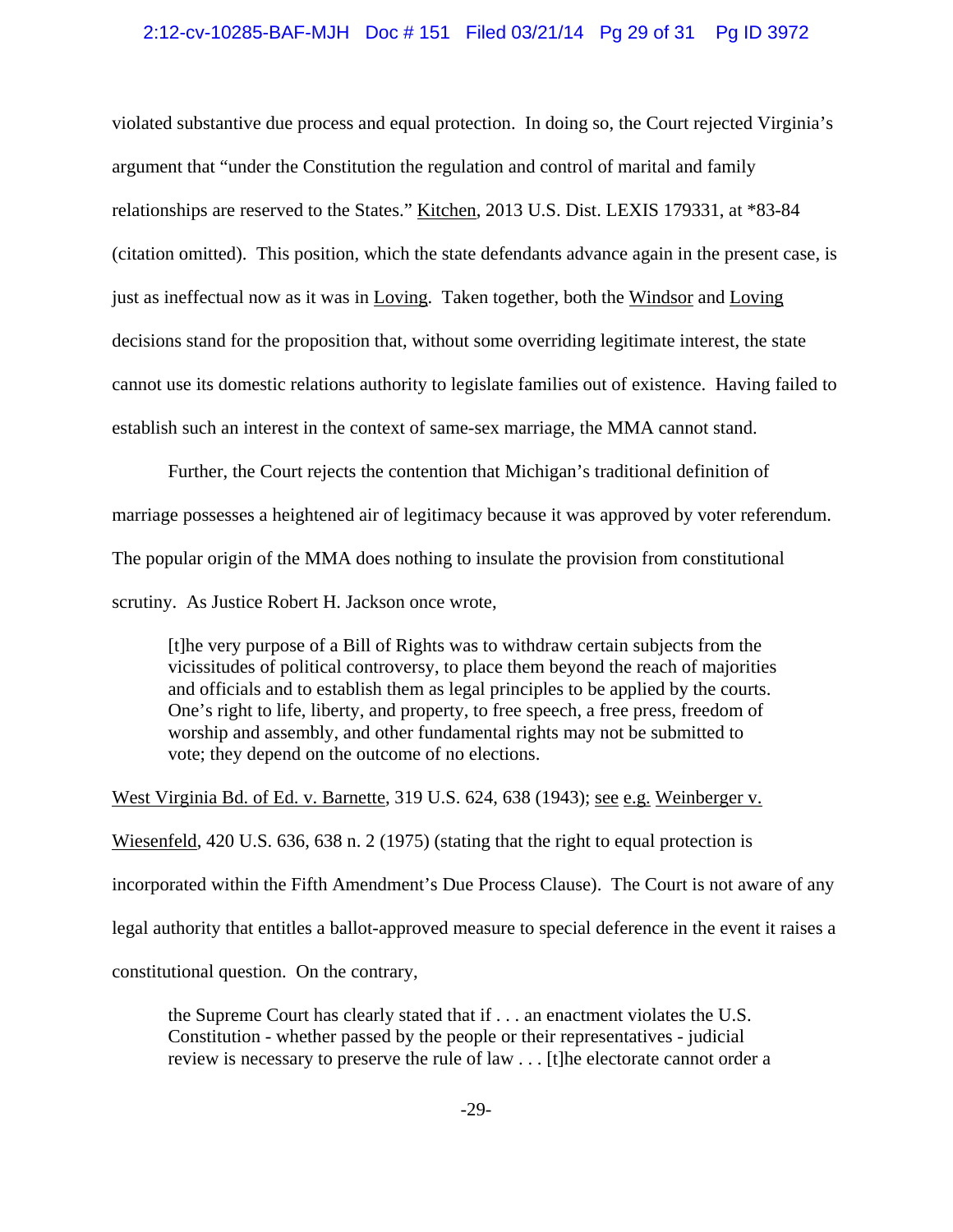## 2:12-cv-10285-BAF-MJH Doc # 151 Filed 03/21/14 Pg 30 of 31 Pg ID 3973

violation of the Due Process or Equal Protection Clauses by referendum or otherwise, just as the state may not avoid their application by deferring to the wishes or objections of its citizens.

Obergefell v. Wymyslo, No. 13-0501, 2013 U.S. Dist. LEXIS 179550, at \*27-28 (S.D. Ohio Dec. 23, 2013) (citing Cleburne, 473 U.S. at 448). In view of the foregoing, the state's domestic relations authority cannot trump federal constitutional limitations.

## **IV. Conclusion**

In attempting to define this case as a challenge to "the will of the people," Tr. 2/25/14 p. 40, state defendants lost sight of what this case is truly about: people. No court record of this proceeding could ever fully convey the personal sacrifice of these two plaintiffs who seek to ensure that the state may no longer impair the rights of their children and the thousands of others now being raised by same-sex couples. It is the Court's fervent hope that these children will grow up "to understand the integrity and closeness of their own family and its concord with other families in their community and in their daily lives." Windsor, 133 S. Ct. at 2694. Today's decision is a step in that direction, and affirms the enduring principle that regardless of whoever finds favor in the eyes of the most recent majority, the guarantee of equal protection must prevail.

Accordingly,

IT IS HEREBY DECLARED that Article I, § 25 of the Michigan Constitution and its implementing statutes are unconstitutional because they violate the Equal Protection Clause of the Fourteenth Amendment to the United States Constitution.

-30-